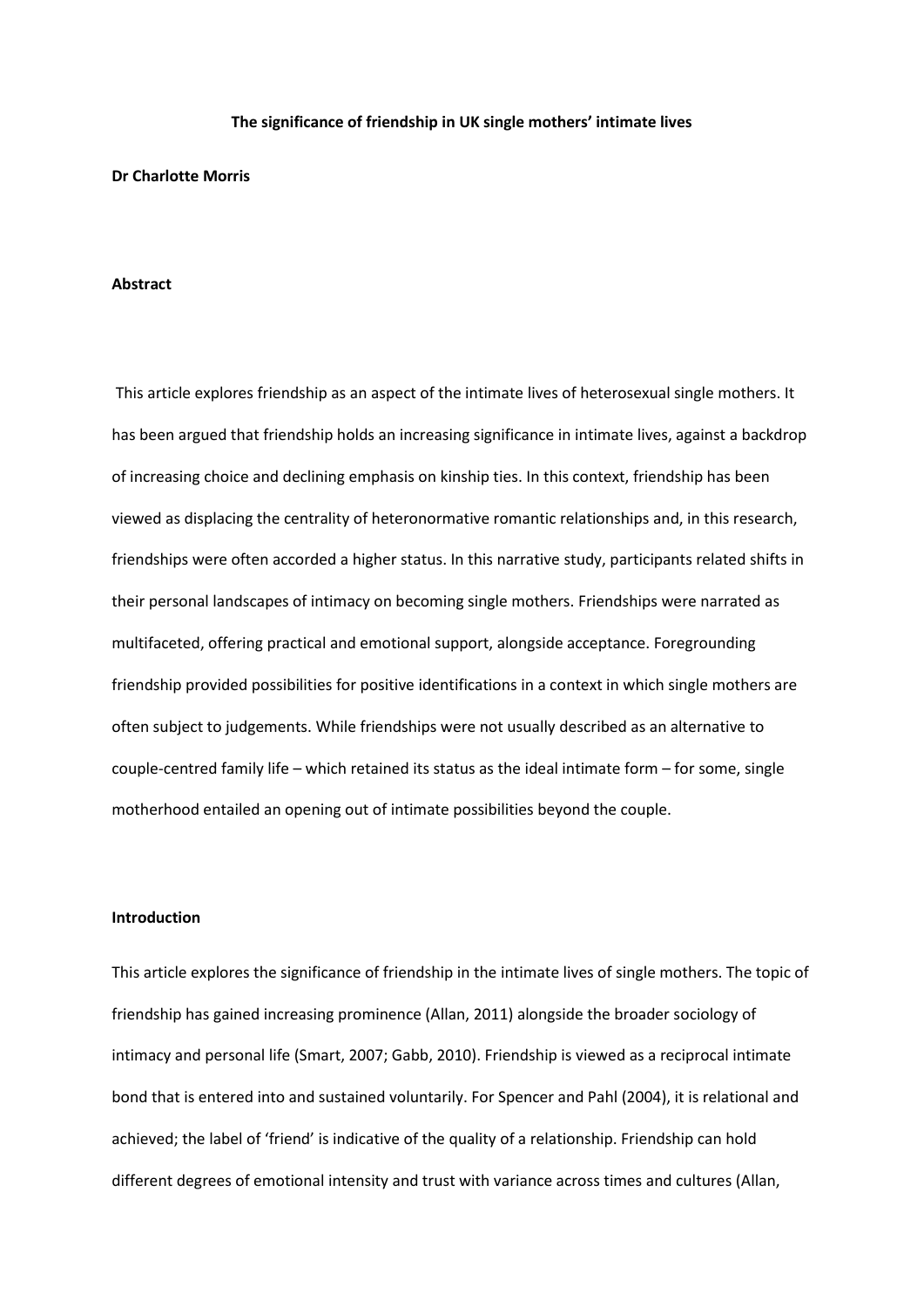1989), and within the current Western context may take precedence over romantic and family ties (Jamieson et al, 2006). Pahl and Spencer (2003) ask whether the significance attached to friendship is specific to contemporary life, and question the dichotomy of 'ascribed traditional family ties' and 'chosen friendship ties' of the present.

This article argues that the intimate lives of single mothers contain possibilities for intimacy and identities beyond the heteronormative couple-based family, and that friendship is key to this. It builds on arguments that friendship is accorded a heightened significance as an aspect of decentring heteronormative intimate forms (Weston, 1997; Weeks et al, 2001; Roseneil and Budgeon, 2004). Friendships take on further significance and intensity at times of transition (Rebughini, 2011), particularly where people are located on the boundaries of heteronormativity (Weeks et al, 2001). The foregrounding of friendship within intimacy narratives has been found to be an important aspect of 'identity work' for single people whose identities are positioned as outside normative ideals of couple-based intimacy (Budgeon, 2008). This is likely to be exacerbated for women (Simpson, 2016) and women with children in particular – positioned as 'lacking' without a father figure (Butler, 2000).

This study (Morris, 2014) captured narratives of intimate lives and the shifting personal landscapes of intimacy that becoming a single mother often entailed (Layne, 2015; Morris, 2015). A 'landscape of intimacy' is understood as a shifting, dynamic web of connections of people considered to be important in someone's life, through emotional closeness, mutual disclosure (Jamieson, 1998), proximity and/or provision of practical support and care. This reflects Spencer and Pahl's (2004) concept of 'personal communities', defined as individuals' microsocial worlds of significant others. The term 'landscapes of intimacy' further denotes wider social shifts that intertwine with individual intimate lives (Jamieson et al, 2006), making certain intimacies more or less possible. It allows for ways in which the scope and quality of relationships shift, through changing biographies and circumstances.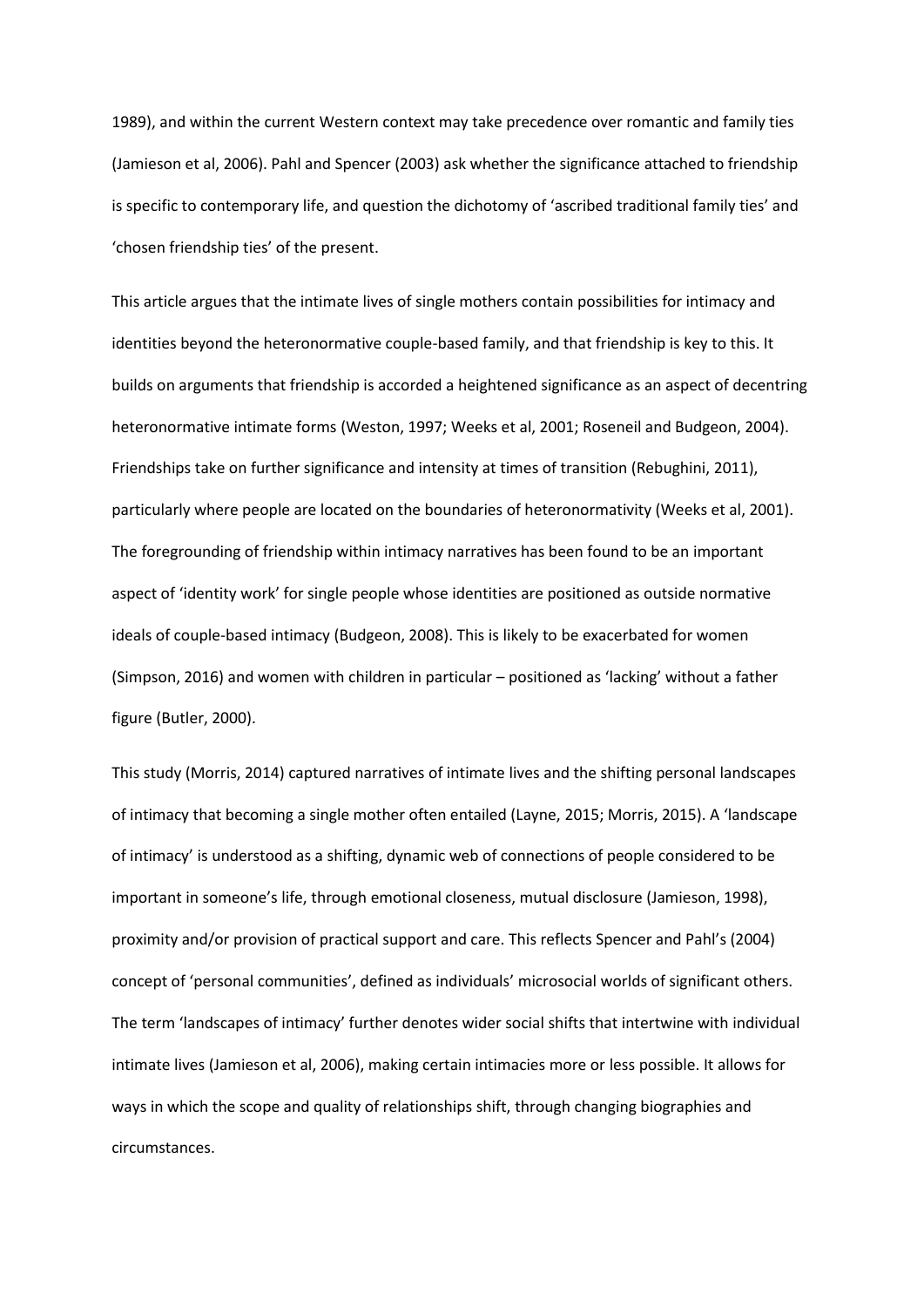### **Friendship and intimacy**

Individualisation theories posit that we live in an era marked by transformation of intimacy (Giddens, 1992; Beck and Beck-Gernsheim, 1995) involving increasing choice, autonomy and egalitarianism, thus opening the way for more democratic relating. This, it is argued, is an aspect of detraditionalisation and a movement away from 'traditional' family; Beck and Beck-Gernsheim (1995) discussed 'pioneers of change' experimenting with new intimate forms. Other theorists have highlighted increasingly transient intimacies associated with moral decline and consumerism (Bauman, 2003). Critics have drawn attention to overstatements of change (Duncan, 2011); a disregard for continuing socioeconomic and gendered inequalities and lack of empirical evidence (Jamieson, 1998); an implicit assumption of the (hetero)couple (Simpson, 2016); and an obfuscation of class (Skeggs, 2004; Gillies, 2007) and overreliance on notions of rational, atomised, disembedded lives (Smart, 2007; May, 2013), devoid of care and interdependencies (Fineman, 2004).

Nevertheless, such theories have provided a touchstone for intimacy studies (Gabb, 2010). Roseneil and Budgeon's (2004) work highlights an increasing fluidity and 'queering' of relationships through disruption of heteronormative practices. Building on notions of 'families of choice' (Weston, 1997), it is argued that the heterosexual love relationship has become increasingly decentred within individual life narratives, and that there is more experimentation beyond 'heteronormative conjugality' with an increasing importance placed on friendship. Roseneil (2005) contends that the boundaried concept of 'family' is less useful than networks and flows of intimacy and care. Weeks et al (2001) argue that for those operating on the boundaries of heteronormativity, friendships can take on especial significance, meaning and intensity. While primarily discussing the lives of nonheterosexual individuals, this is pertinent to single mothers who are frequently positioned at the outer edges of heteronormativity (Butler, 2000).

However, these arguments are subject to the critiques of individualisation in that it is important not to overstate change (Duncan, 2011). Indeed, Plummer (2003) suggested that a contemporary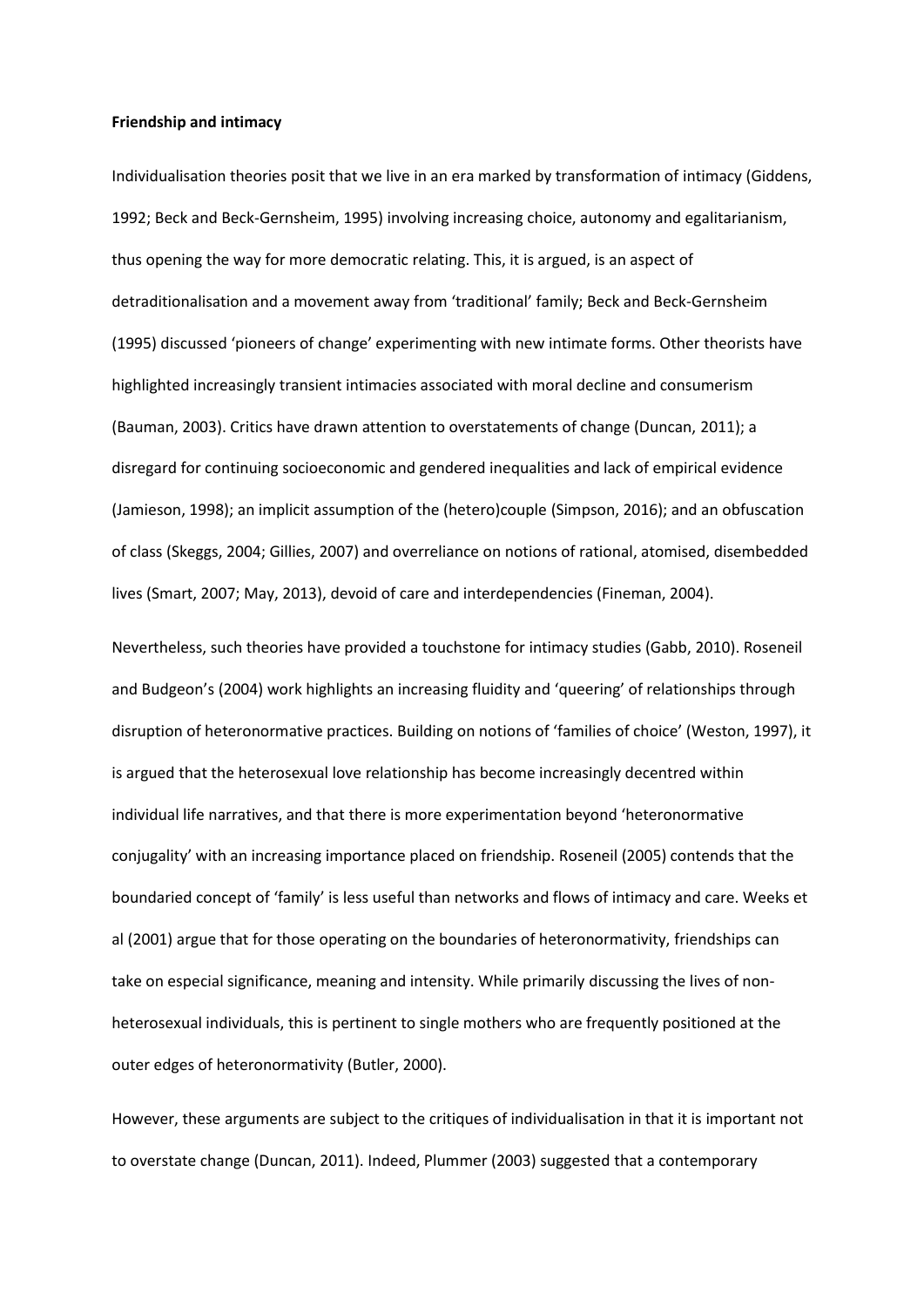challenge is to navigate co-existing traditional, modern and postmodern modes of intimacy. Duncan (2011) rejects the assertion that contemporary personal lives are radically different from those of the past. While it is possible to trace certain 'improvements' in contemporary life, including an increasing acceptance of homosexuality, such changes are 'improvised developments' rather than radical transformations: People act pragmatically, adapting to circumstances, with some taking up more 'traditional' or 'progressive' positions than others. As Evans (1993) observed, British cultural life contains contradictory strands of liberalism and conservatism, diversity and tradition, change and continuities to be negotiated; paradoxically, an increasing plurality of intimate forms co-exist with highly popularised, fixed notions of 'traditional' family and 'normality'. Such contradictions continue and indeed, Simpson (2016) notes, a continued 'prioritizing of coupledom through policy and legislation' produces discriminatory effects (Simpson, 2016: 387)<sup>1</sup>. Gabb (2010) highlights the continuing importance attributed to 'the couple' relationship as an ideal to be aspired to. Yet friendship has a discursive power; invoked to describe enduring ties, the rhetoric of friendship is applied to partners to emphasise the strength of a bond.

Evans (2003) observes the enduring cultural centrality of idealised romantic love. Kaufman (2008) argues that there is still an attraction to traditional models of intimacy, with romantic notions of meeting 'the one' dominating women's fantasy lives, incorporating cultural variations of a fairy tale prince figure, who they are fated to meet (Kaufman, 2008: 47). While living alone is part of a historical trend (see Jamieson and Simpson, 2013), there is a concurrent re-centring of the family due to global economic and political uncertainty and shifting welfare regimes. This context, it is argued, has precipitated a resurgence of pity for single women who in previous eras may have been portrayed as liberated and competent. Single women are instead positioned as emotionally abnormal and undesirable, their status continually called into question. Women may therefore long for acceptance and stability against a backdrop of complexity; marriage, the family and loving couple ideals offering foundations and boundaries to stabilise identities (although these concepts are recognised as historically relative, complex and precarious) (Kaufman, 2008).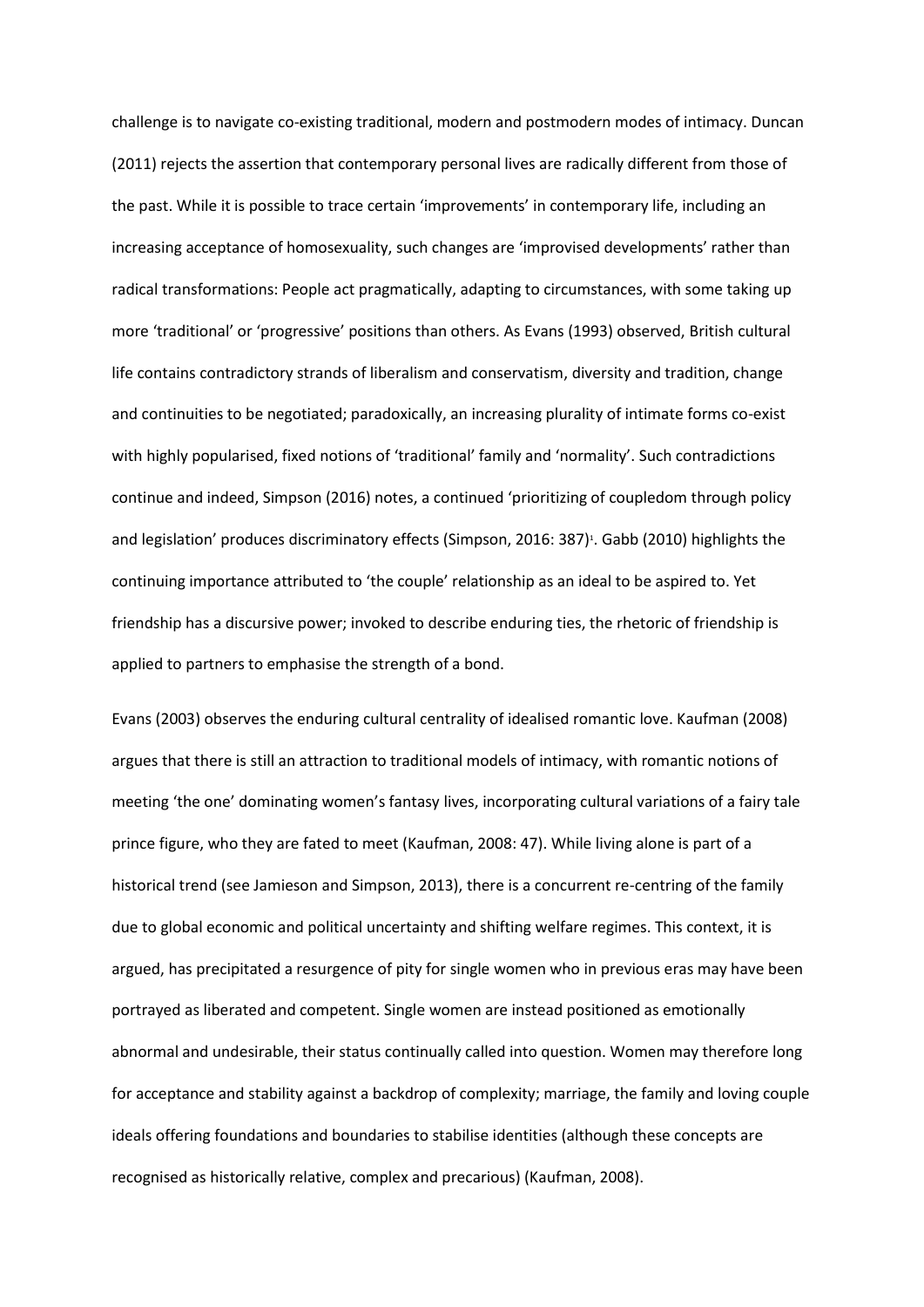Budgeon (2008), conversely, in a study on singleness, found that research participants were able to re-construct singleness as a positive identity, although at variance with normativity; employing a 'distancing' strategy, they questioned ideal coupledom and romantic love. Inhabiting an 'outsider' status in relation to heteronormativity 'resulted in a subject position from which individuals could critically reflect on their own experiences' (Budgeon, 2008: 312). Participants highlighted advantages to being single, although many did not rule out (re)partnering in the future. Ultimately, the experience of being single and the subsequent questioning this entailed opened up the possibility of managing intimate lives outside heteronormativity – for example, refusing cohabitation, choosing emotional but not sexual fidelity, and focusing on ties with friends rather than romantic and sexual relationships. Simpson (2016) reported similar findings in an analysis of the narratives of nevermarried single women spanning several generations, but contended that single women may have long been engaged in apparently 'novel' modes of intimacy. Despite the possibility of constructing positive identities, single women are still depicted as threatening to society in their apparent refusal of gendered heteronorms (Simpson, 2006). This observation may be especially applicable to single mothers, assumed to be desperate for the support of a man, promiscuous or refusing to live in accordance with 'family values' (Gillies, 2007; Tyler 2008).

# **Methodology**

A narrative approach enabled me to capture complexity in single mothers' intimate lives and the way in which they see themselves as intimate beings within their specific contexts. In order to study the interweaving of everyday intimacies with the realm of wider cultural narratives, and individual biographies with wider social changes, Smart recommends the narrative approach adopted here (2007), observing its potential to capture the fluidity and complexity of shifting lives, histories and webs of relationships, and to explore their meanings for individuals. This approach enables researchers to capture multifaceted aspects of lives, recognising that they are not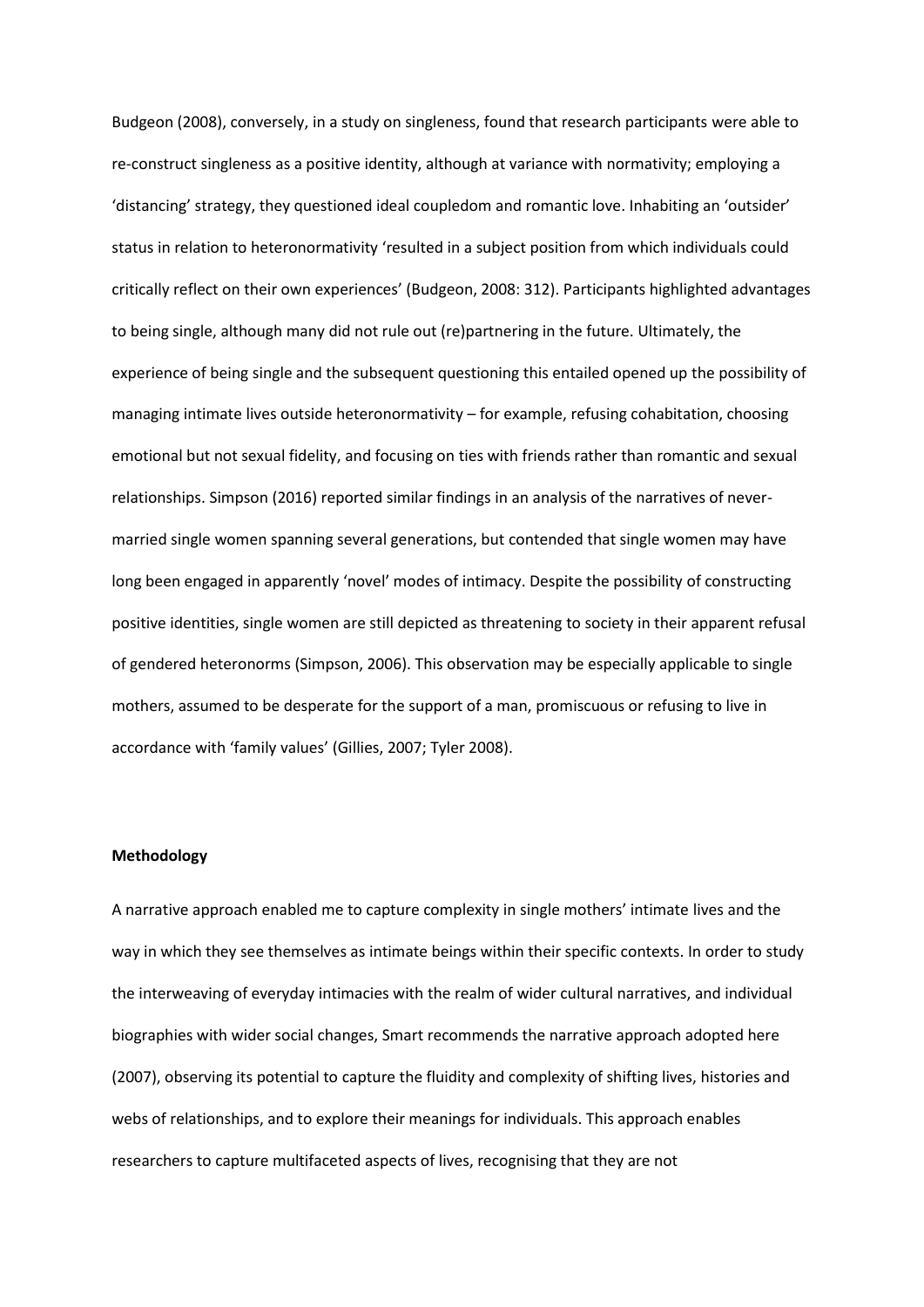compartmentalised (Goodson and Sikes, 2001), allowing exploration of the interweaving of individual lives with socio-historical contexts (Plummer, 1995), demonstrating ways in which participants construct identities (Plummer, 1995) and make sense of lives in transition, especially when affected by disruption (Riessman, 1993; Becker, 1997). Smart and Neale (1999) observed that divorced women often embark on processes of remaking selves, ideally captured through narrative. Narrative interviews provided insights into ways in which intimate practices shift through choices, circumstances, normalised expectations or resistances. As opposed to focusing on specific aspects of lives, this approach drew out ways in which participants themselves conceptualised, made sense of and shaped the intimate realm of their existence as single women with children.

My doctoral research was undertaken at the University of Sussex (Morris, 2014)<sup>2</sup> and ethical approval was granted by the university's ethics committee. Twenty-four interviews were conducted with heterosexual single mothers aged between 30 and 55, living in a variety of locations in the South East of England. This generational cohort coincided with a period identified as a time of transformation in terms of intimacy (Giddens, 1992). It also reflected the average age of single mothers (38)<sup>3</sup>. Acknowledging complexities and fluid, shifting situations (May, 2004), the study recruited participants who self-identified as single mothers. While the word 'lone' is often used, it is not a term typically used in everyday life, and connotes that parenting is solely down to one individual – those defined as 'lone' parents may well be supported by families, friends and local communities and the household may be shared by others. The study explicitly set out to explore the experiences of heterosexual women, with heterosexuality usually assumed and unproblematised (van Every, 1996; Jackson, 2005; Hockey et al, 2007). However, it is acknowledged that as a category, heterosexuality is not clear-cut and contains diverse experiences. Further features of the sample are summarised here<sup>4</sup>:

#### **Table 1: Summary of participants**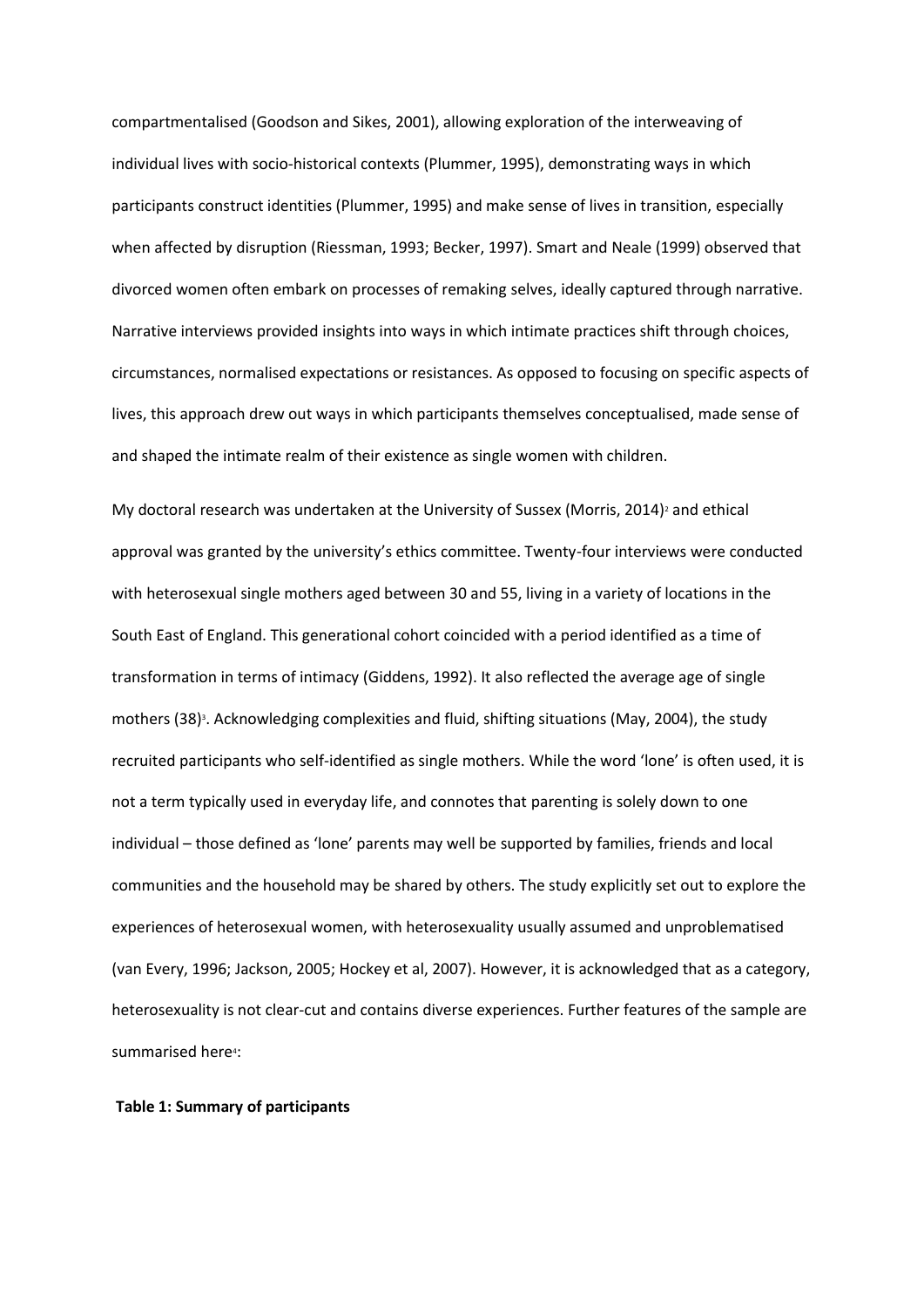| Participant    | Route to                                                  | Age (or       | <b>Number and</b>                 | <b>Occupation</b>                     | <b>Social</b> |
|----------------|-----------------------------------------------------------|---------------|-----------------------------------|---------------------------------------|---------------|
|                | single<br>motherhood                                      | approximate)  | approximate<br>age of             |                                       | background    |
|                |                                                           |               | children                          |                                       |               |
| $\mathbf{1}$   | Escape from<br>domestic                                   | 45            | 2 (teenager /<br>under 25)        | Full-time<br>professional             | Working-class |
| $\overline{2}$ | abuse<br>Abandoned                                        | 43            | 1(9)                              | Unemployed, re-                       | Middle-class  |
|                | during<br>pregnancy                                       |               |                                   | training                              |               |
| 3              | Relationship<br>breakdown                                 | 50            | 3 (2 under<br>10, 1<br>teenager)  | Unemployed,<br>part-time<br>volunteer | Working-class |
| $\overline{4}$ | Escape from<br>domestic<br>abuse                          | Late forties  | 2 (under 10),<br>2 estranged      | Unemployed                            | Working-class |
| 5              | Relationship<br>breakdown                                 | 55            | 1 (under 16)                      | Full-time<br>employed                 | Working-class |
| 6              | Domestic<br>violence,<br>separation<br>and<br>bereavement | Mid-forties   | 2 (under 10)                      | Unemployed,<br>part-time<br>volunteer | Working-class |
| $\overline{7}$ | Escape from<br>domestic<br>abuse                          | 34            | 3 (under 10)                      | Unemployed                            | N/A           |
| 8              | Relationship<br>breakdown                                 | Late forties  | 5 (between 9<br>and 30)           | Unemployed                            | Working-class |
| 9              | Relationships<br>breakdown                                | Early forties | $2(1$ under<br>16, 1 under<br>20) | Part-time<br>professional             | N/A           |
| 10             | Relationship<br>breakdown                                 | 31            | 1 (under 10)                      | Unemployed, in<br>part-time study     | N/A           |
| 11             | Relationship<br>breakdown                                 | 33            | 1 (under 10)                      | Full-time<br>employed                 | N/A           |
| 12             | Relationship<br>breakdown                                 | 50            | 3 (between<br>10 and 22)          | Full-time<br>professional             | Working-class |
| 13             | Separation                                                | 33            | 2 (under 16)                      | Full-time<br>professional             | Middle-class  |
| 14             | Relationship<br>breakdown                                 | 37            | 1 (under 10)                      | Full-time<br>employed                 | N/A           |
| 15             | Abandonment<br>during<br>pregnancy                        | Early forties | 1 (under 16)                      | Full-time<br>professional             | Middle-class  |
| 16             | Separation                                                | 49            | 1 (under 16)                      | Full-time<br>employed                 | N/A           |
| 17             | Unplanned<br>pregnancy                                    | 49            | 1 (under 10)                      | Unemployed                            | Middle-class  |
| 18             | Relationship<br>breakdown                                 | 42            | 2 (under 10)                      | Full-time<br>employed                 | Middle-class  |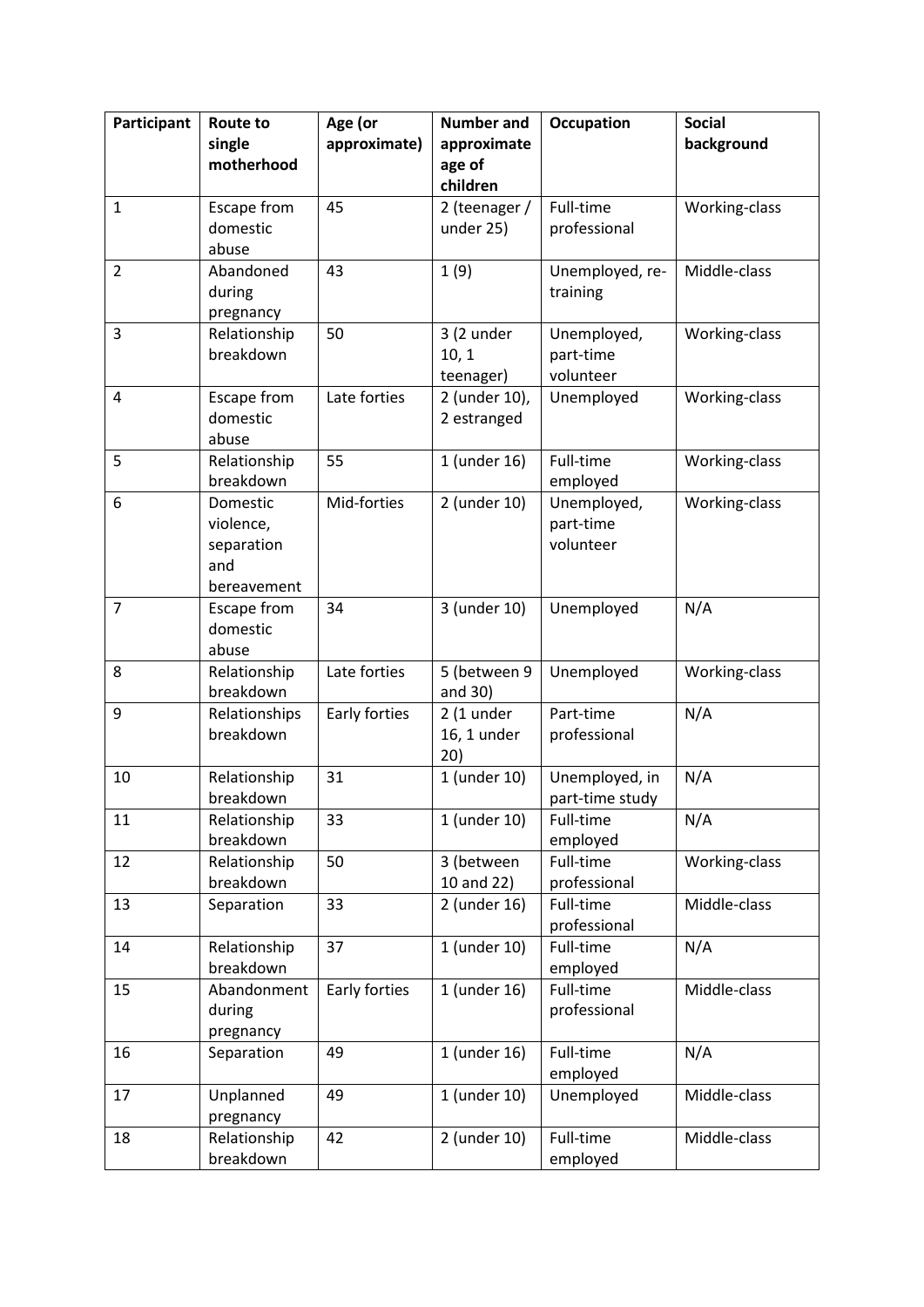| 19 | Relationship | 39          | 2 (under 12)  | Full-time    | N/A          |
|----|--------------|-------------|---------------|--------------|--------------|
|    | breakdown    |             |               | professional |              |
| 20 | Relationship | 42          | 1 (under 16)  | Part-time    | Middle-class |
|    | breakdown    |             |               | professional |              |
| 21 | Relationship | 33          | 1 (under 10)  | Part-time    | N/A          |
|    | breakdown    |             |               | professional |              |
| 22 | Abandonment  | 39          | $2$ (under 6) | Unemployed   | N/A          |
|    |              |             |               |              |              |
| 23 | Relationship | Mid-forties | 2 (under 12)  | Unemployed   | Middle-class |
|    | breakdown,   |             |               |              |              |
|    | illness      |             |               |              |              |
| 24 | Relationship | 55          | 2 (under 25)  | Full-time    | N/A          |
|    | breakdown    |             |               | employed     |              |

A variety of recruitment strategies were deployed: an invitation was posted via a local lone parent network; the research project was introduced to single-parent volunteers and participants on a course for unemployed lone mothers; flyers were distributed; and a snowballing technique was employed. The most successful techniques were those when participants were approached face to face, possibly due to the sensitive nature of the topic area. The interviews entailed four main sections: an introductory section; narrative elicitation; follow-up questions; and a semi-structured section. They began with introducing the study, discussing participant information and consent and answering generic questions to put participants at ease. I prompted participants to tell their story, utilising open 'tell me…' questions. The narrative section was unstructured, allowing participants to tell their stories with no interruption unless to clarify a point, or occasionally to encourage interviewees to expand on an interesting train of thought. I asked further probing questions and then offered tentative interpretations to seek participants' responses. Semi-structured questions elicited further material to address specific research questions. All interviews were recorded and transcribed in full, and pseudonyms were used.

A multilayered strategy (Riessman, 1993) was adopted for data analysis – structural, thematic and discursive – to enable in-depth understanding of participants' intimate lives and the ways in which they made sense of their experiences. Lieblich et al's (1998) model for the classification of narrative readings was drawn on in this process. The first stage (defined as holistic-form) involved looking at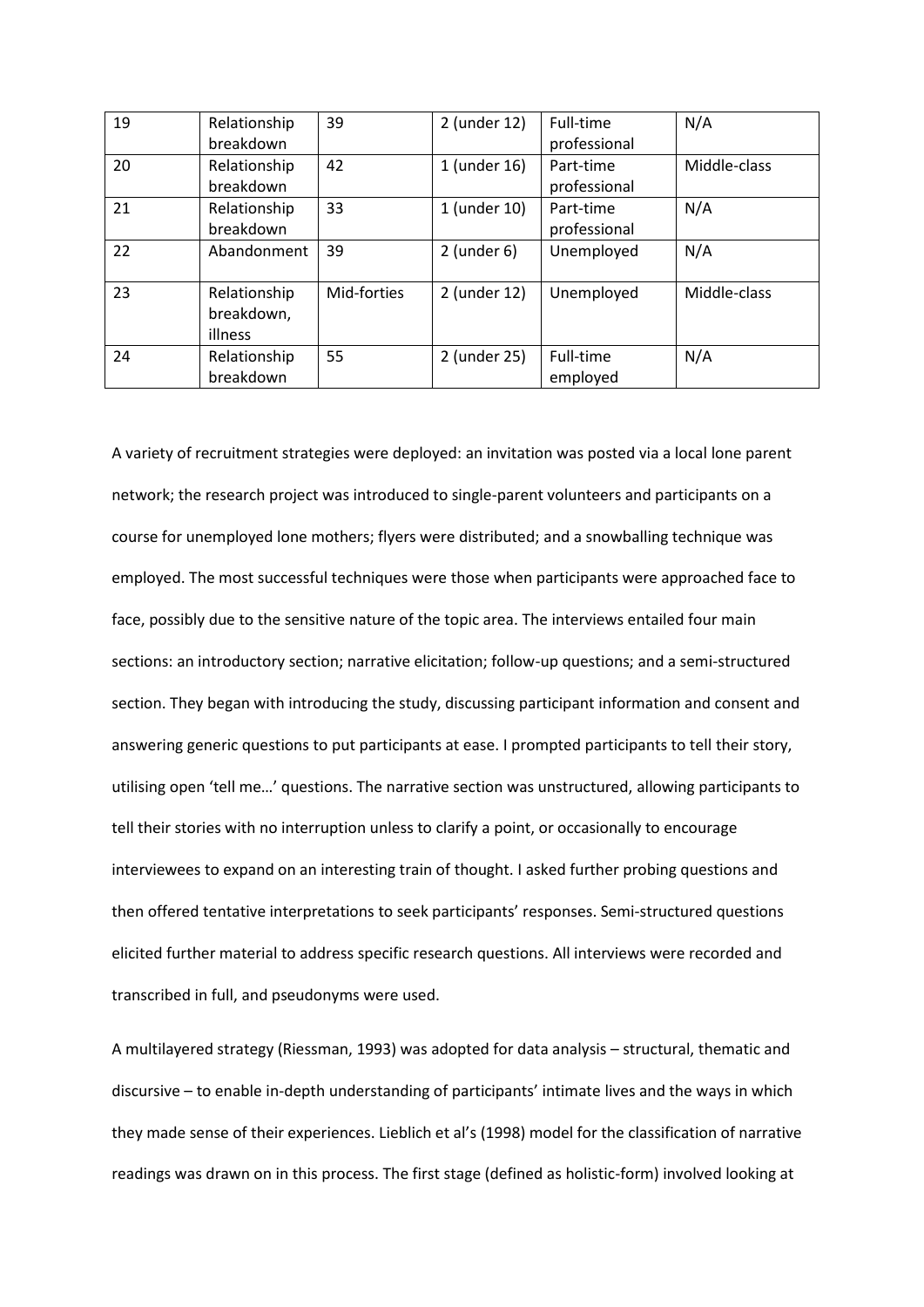the overall structure of narratives, observing common features and genres. Holistic-content analysis identified broad common themes within and across the narratives. A final stage (categorical form analysis) entailed attending to the discursive resources participants drew on. This was guided by a feminist critical lens, identifying gendered narratives and discourses surrounding intimacy.

# **Summary of narratives**

Three broad narrative genres were identified; lives being spoiled, survival and transformation. Participants frequently began their narratives by relating experiences of relationship breakdown and the material and emotional challenges of adjusting to parenting alone. Six participants narrated their lives as irreparably spoiled, expressing disappointment that relationships had failed to live up to expectations (Hockey et al, 2010), whether in terms of romance, stability or equality (Morris, 2015). Relationship breakdown further entailed the loss of heteronormative 'married mother' statuses. Emphasising that single motherhood was not of their choosing and expressing a sense of anger and injustice enabled participants to dis-identify with this stigmatised identity. In several cases participants idealised traditional couple-centred families, in some cases decrying the lack of a father figure. Concerns were raised about 'moral decline', drawing on popular discourses and notions that men currently lack commitment and responsibility (in alignment with contemporaneous discourses around 'feckless fathers'). Participants thereby adopted the position of the 'outsider' commentating on society, enabling further distancing from non-normative identities (Budgeon, 2008). These participants at the time of interview may have felt unable to revise narratives, make sense of disruption and re-imagine their futures. A combination of isolation and lack of resources may have contributed to this (Squire, 2008) and, as will be discussed in the section on 'barriers', friendship was often missing for these participants.

The majority of the participants drew on narratives of 'survival' (Plummer, 1995), emphasising how they coped with everyday challenges (Klett-Davis, 2007)<sup>5</sup>. Some also highlighted the importance of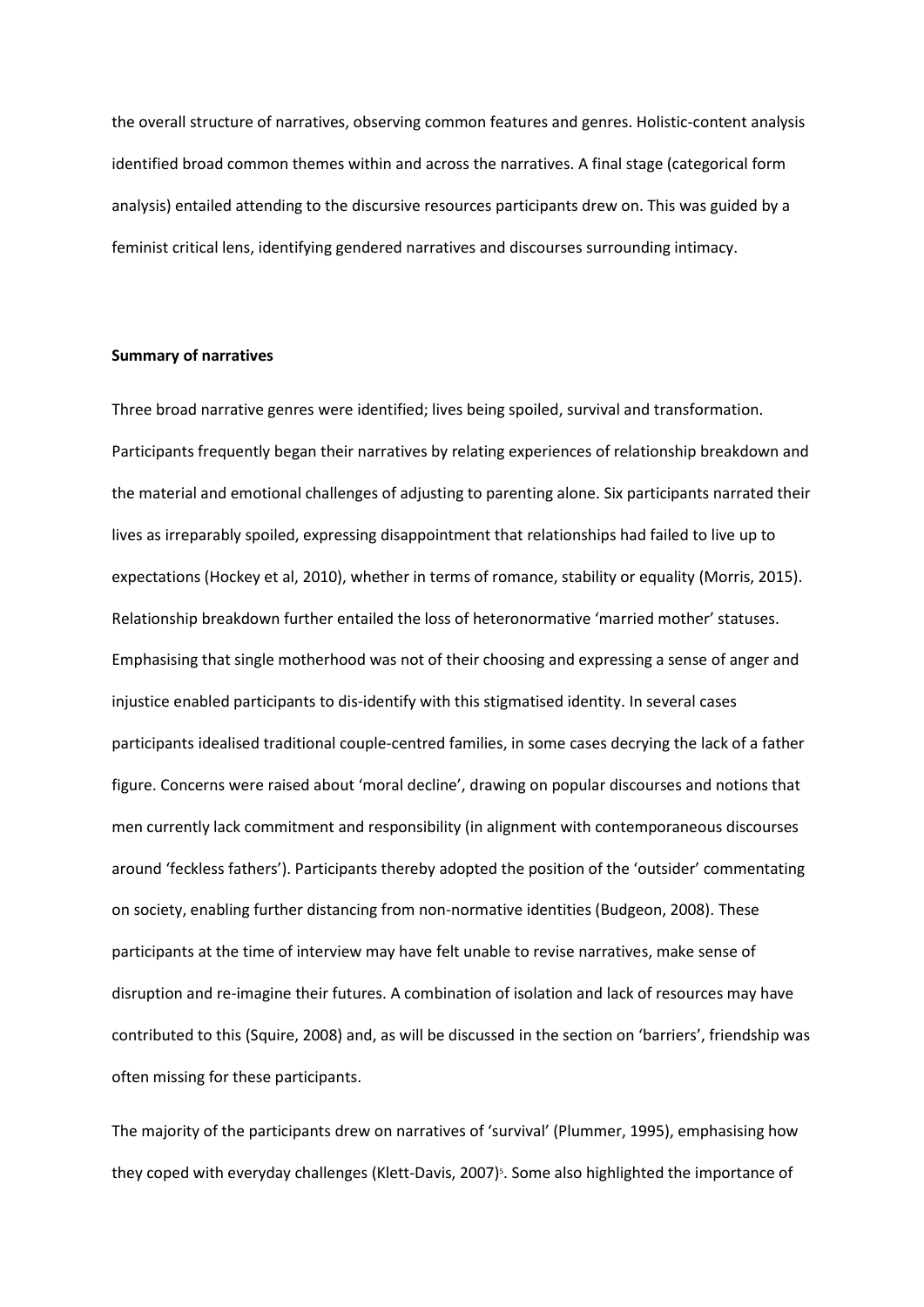'self-development', identified as crucial for women coming to terms with divorce (Smart and Neale, 1999). Simultaneously, there were identifiable therapeutic narrative discourses of 'recovery' (Plummer, 1995). The ability to 'cope', adapt and stay strong for children can be viewed as an aspect of 'identity work', enabling participants to draw on positive gendered identifications with good mothering (Skeggs, 1997). Affirming the value of friendships enabled participants to formulate positive identities and emphasised an ability to adapt to lives without a partner (Budgeon, 2008).

'Transformation' indicates moving into a new phase or identity, reflecting a redemptive narrative movement in contrast to narratives of lives being spoiled (McAdams and Bowman, 2001). A minority (approximately five) of narratives were transformative, and in several cases this reflected their circumstances; for example, children might have grown older, leaving more space and time for friendships and other pursuits. 'Transformation narratives' tended to convey possibilities for exploring new intimacies and rediscovering a sense of personhood – often privileged at least temporarily above the formation of new romantic relationships. Friendship was often presented as key to this. It is important to emphasise that there was much diversity and complexity within these broader narratives, and participants drew on a wide range of discursive resources throughout (Duncan, 2011).

#### **Friendship and transition to single motherhood**

Transitions to single motherhood often entailed disruption to lives and personal landscapes of intimacy. When asked who they felt closest to, participants usually answered 'children' followed by 'friends', while some participants immediately stated that it was 'friends'. Friends typically became increasingly central to participants' lives, whereas family members tended to be narrated as more peripheral. As Budgeon (2008) observes, this foregrounding of friendships can be one way of reworking identities operating outside heteronormative ideals of romantic coupledom. While there was a general perception that single mothers are not as stigmatised as they once were, participants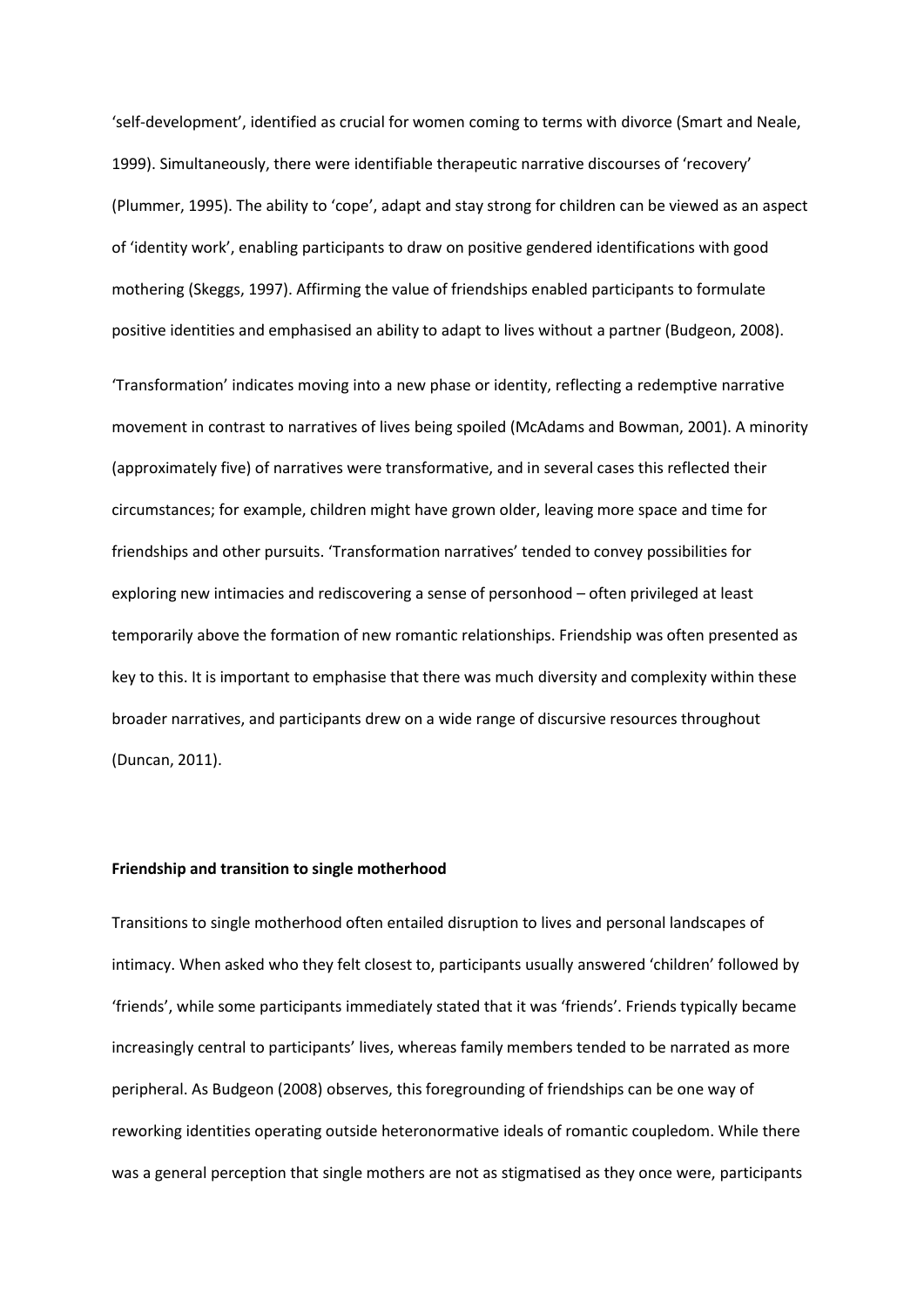were highly aware of negative depictions of single motherhood, and had lived through perceptions of a decline in 'family values', usually connected to working class mothers (Gillies, 2007), and some had experienced negative responses from others. Close friendships were presented as offering emotional connection, acceptance and reciprocal, practical support. They were usually formed through local communities and schools, with women in similar circumstances<sup>6</sup>, often with children of similar ages to their own, enabling some sharing of childcare and other forms of support. This is more suggestive of reciprocity and localised embededdness of intimacies (Smart, 2007; May, 2013) than the constructions of disembedded, autonomous individuals that characterise individualisation theories.

Some participants related distance from families; there were cases where family members were disapproving of their situations, disappointed with the failure of relationships and judgemental about their new lives. In many cases, their children's fathers' family became more distanced (in some instances, hostile) (also identified in Klett-Davies, 1997). As Spencer and Pahl (2006) observe, friendships take on a new significance where family relationships have deteriorated, while for Roseneil and Budgeon (2004), friendship has increased in significance more broadly. In some cases, the geographical upheaval of separation, alongside lack of understanding from family members, meant that families were positioned as secondary in terms of meeting intimate and practical needs. Becoming a single mother frequently entailed difficult material circumstances, necessitating a focus on immediate welfare needs. Housing and employment was often insecure, and there were high levels of anxiety about the impact of these circumstances on children. Safety was of particular concern in relation to potential new partners, particularly for those who had experienced abuse. It is understandable why single mothers would seek intimacy with women in similar situations to help them navigate complexities and insecurities, providing 'indispensable frameworks for negotiating the hazards of everyday life' (Weeks et al, 2001: 21).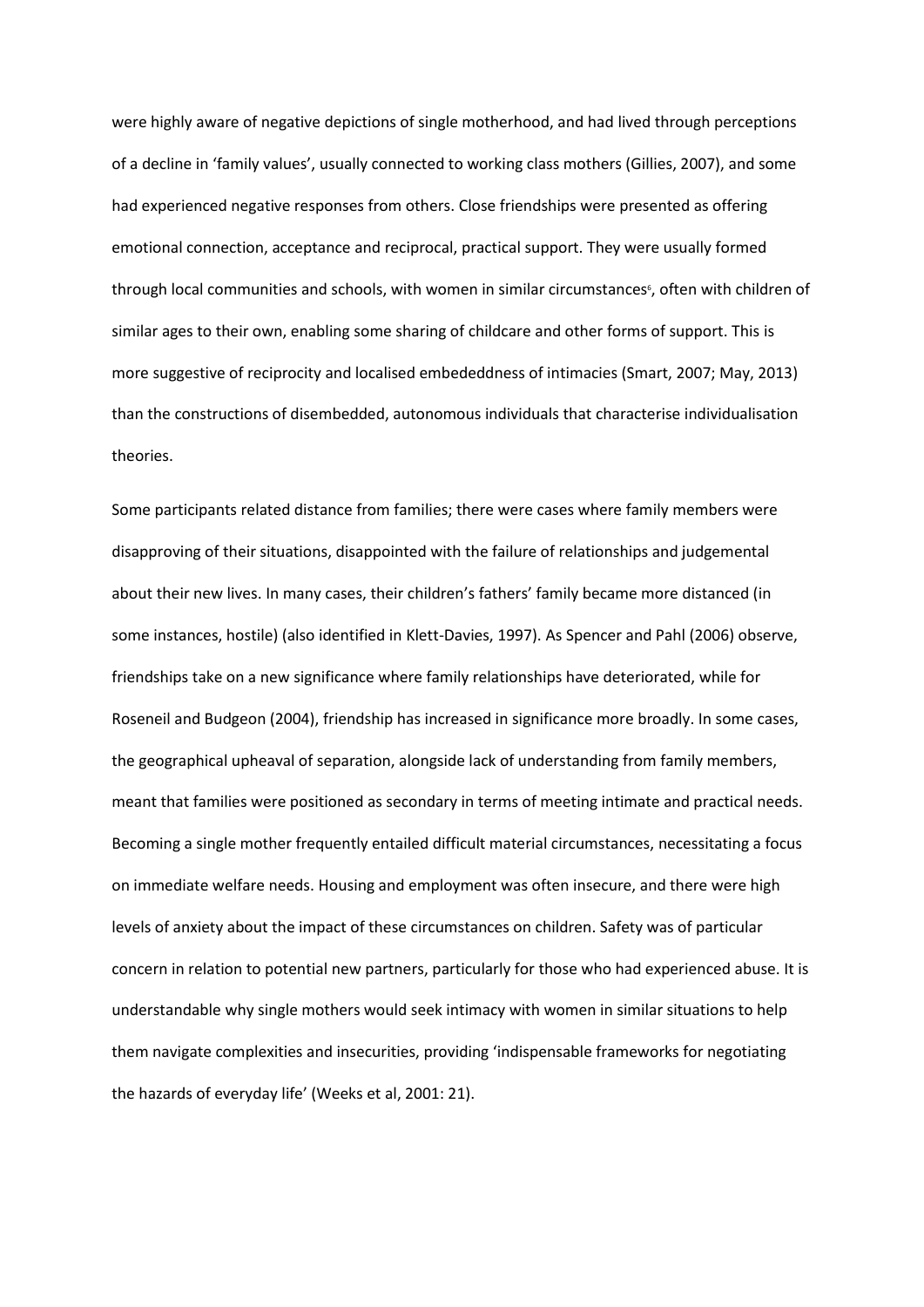Participants reported that the development of meaningful and lasting female friendships, especially with other single mothers, was a positive aspect of single motherhood. Friendship could take on a heightened status, portrayed as a pinnacle of intimate connection as opposed to poor relationships (Roseneil, 2004), which seldom lived up to idealised versions of heterosexual intimacy (Hockey et al, 2010). With lives in flux, participants turned to friends for acceptance and a sense of belonging (May, 2013), reflecting Rubighini's (2011) emphasis on the importance of friends at times of transition and Budgeon's (2008) observation that foregrounding friendships was one way of formulating positive single identities. Some participants conveyed a decline in social status linked to negative stereotypes of single mothers, and engaging in identity work is therefore likely to have been important. Invoking friendship as representing positive aspects of single motherhood facilitated this alongside emphasising the shared normative status of motherhood as a counterpoint to negative depictions.

### **Emotional connection**

Helen (50), a mother of three, described how she had initially sought emotional closeness in romantic relationships. However, her social circle had broadened and she enjoyed an increasing emotional closeness with friends. Her narrative was transformative, capturing a shift from a reliance on one person towards a friendship group that satisfied many intimacy needs. While friends may not fulfil sexual needs, Helen described relationships involving disclosure and sharing at levels that she perceived may not be possible with men due to differences and communication barriers between genders and more emotionally articulate responses from women. She stated that her expectations of men had been altered, and she no longer sought in-depth emotional connection with boyfriends. Mutual understanding, relaxation and fun were further aspects of friendships that she enjoyed. Indeed, Spencer and Pahl (2006) identified a distinct category of 'fun friends'; here it indicates a welcome release from the responsibilities of single parenthood. By prioritising friendship and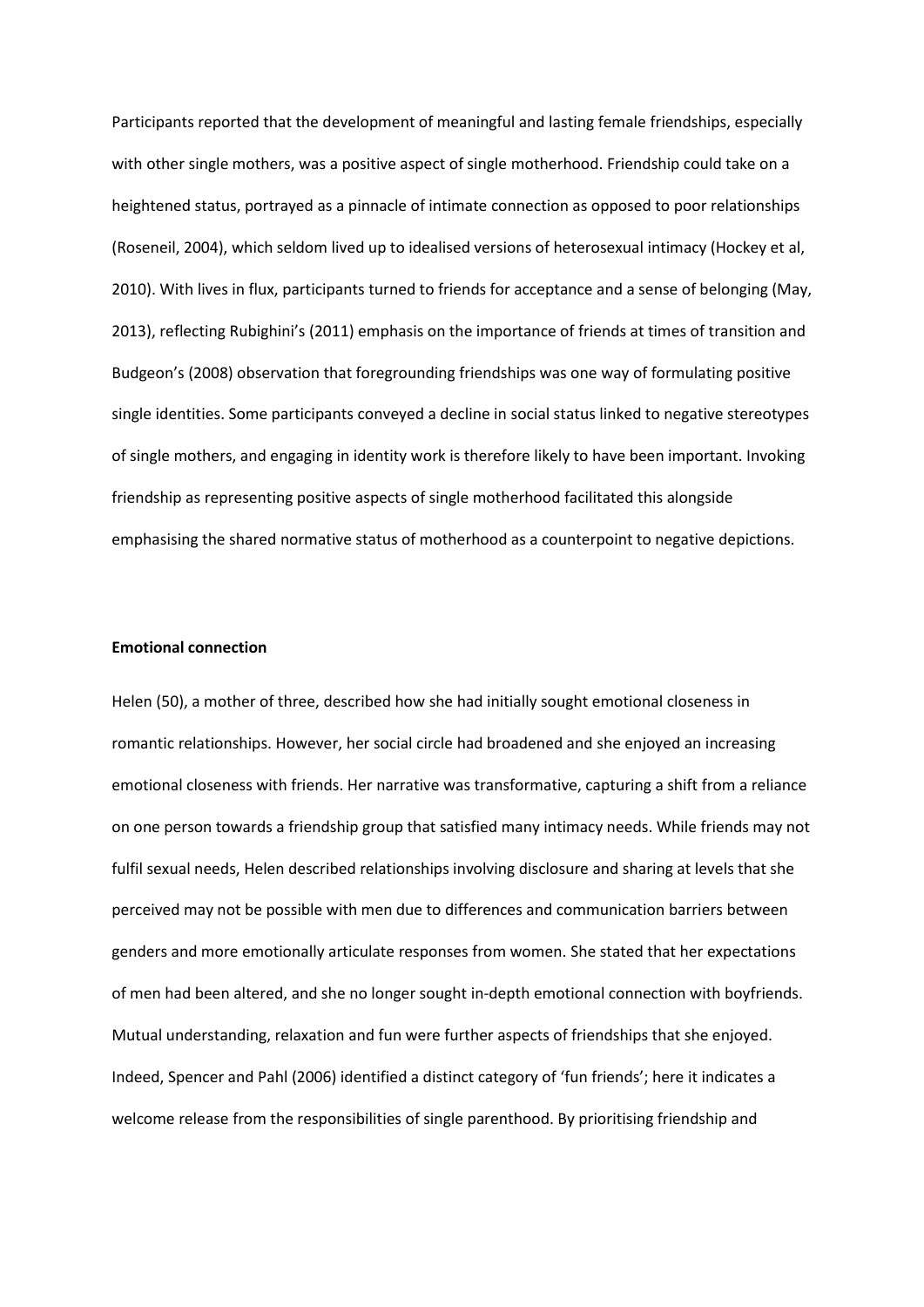identifying its benefits, Helen resisted couple-centred ideals of intimate life, presenting a positive single-mother identity:

'Certainly as I've got older or maybe because I've been on my own more, I wouldn't look for everything in one person. I've got a good group of girlie friends – some single, some married and I've realised now that…. I don't think I would want to put all my eggs in one basket with one person again.... I have fun and different sorts of giggles and laughs with my girlie-friends and I'm not sure my partner would be in that role.'

Helen described difficulties communicating with her husband, challenging suggestions of increasing negotiation and 'opening out' between men and women (Beck and Beck-Gernsheim, 1995). It is pertinent to note the differentiation between predominantly physical relationships with men and emotional connections with female friends. For Elizabeth (49), a mother of one, the sexual nature of relationships with men represented a barrier to disclosure, again contrasting with theories of individualisation. She stated that she was closest to her female friends, one advantage being that friendship is uncomplicated by sex. It was depicted as a non-judgemental relationship, valuable for single mothers who often feel judged by the wider society, including family and pre-existing friends. Elizabeth further contrasted the quality of her friendships with relationships with family members, referencing an individualistic middle-class background where family members are expected to be independent of each other and, unlike friends, attach conditions to any support given. In this instance, individualism is associated with family rather than friendships, challenging laments of the decline of 'traditional kinship' (Bauman, 2003). It suggests the limitations of a specifically middleclass individualised model of personal life that individualisation theories tend to rely on (Skeggs, 1997):

'It's not complicated by the agenda of sex and sexuality – it's just spending time together, having a shoulder to cry on and being there for me – they're the people I value most and … my family are there for me too but they're not and never will be one of these really close-knit model but the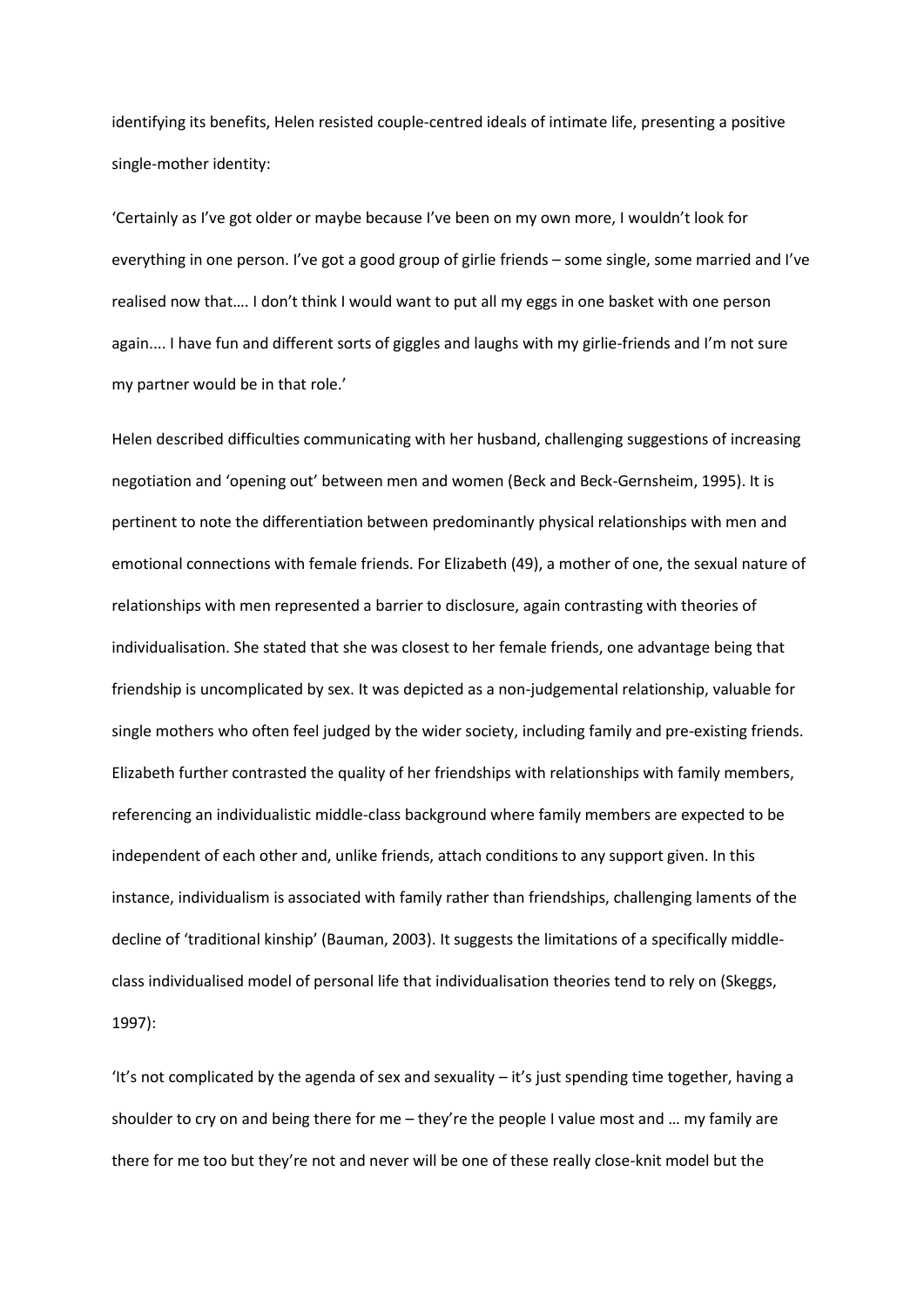middle class you know you go off independently and make very little demand on each other kind of thing … so it's conditional support rather than the sort of unconditional support I would get from my friends.'

## **Acceptance**

Participants often turned to friends for acceptance and a sense of identity and belonging (May, 2013), reflecting the insight that friendships tend to flourish 'when lives are lived at odds with social norms' (Weeks et al, 2001: 51). This entailed reorientating towards those friends who understood and sympathised with their changed circumstances. For Helen, friends in similar positions had a greater understanding about her casual relationships than married friends. She thereby sought acceptance and validation for what might otherwise be construed in gendered terms as 'unrespectable' (Skeggs, 1997) ways of conducting her intimate life. Conversely, she was concerned that married friends might not feel comfortable meeting short-term partners and was careful about introducing people because of how she might be perceived – she was therefore aware of the potential for 'normalising judgement' (Foucault, 1977) from those in normative intimate situations. Some participants reported being excluded from previous couple-based friendships. One reason given for this was an implicit stereotyping of single mothers as sexual predators and a threat to other women (Simpson, 2006). Jess (39), a mother of two, described how she was no longer invited out by heterosexual couples, while maintaining friendships with lesbian couples. She thereby experienced exclusion, a failure to meet the standards of 'normalisation' (Foucault, 1977) within heterosexual hierarchies (van Every, 1996), where those in couples are positioned as superior to 'singles':

'Even in immediate social circles there is a concern with other women that you're threatening which I find enormously insulting, I really do … one thing I hate even in my circle is the only people – couples – who invite me out are the lesbian couples and the only time I got invited out by my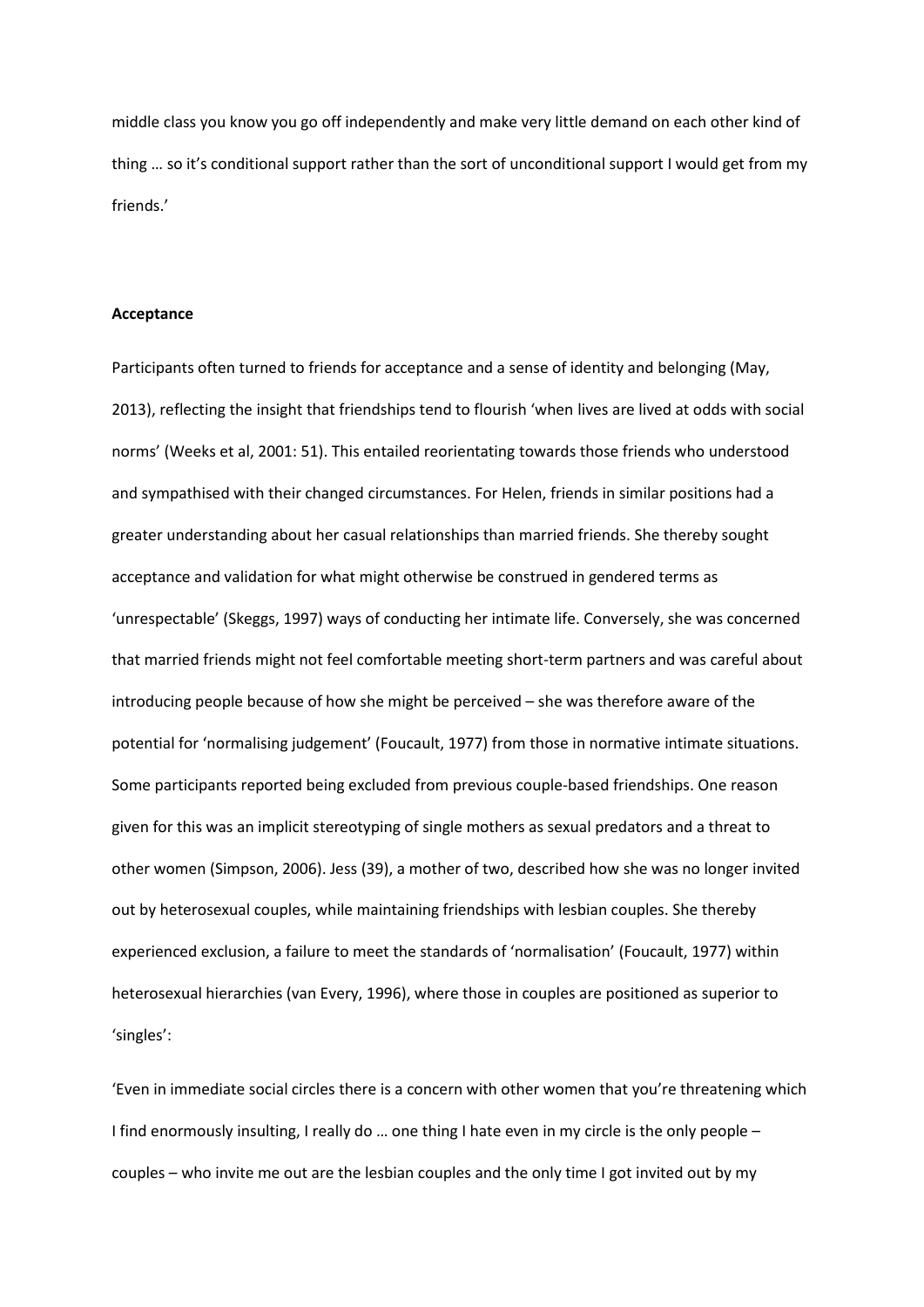hetero-couple friends was when I was in a relationship.… I don't think they are doing it on purpose, they just discount you.'

This extract suggests perceptions of single mothers as 'needy' and in desperate need of a partner, echoed in many accounts. Teresa (49), a mother of one, found that difficult financial circumstances were a further source of judgement and potential barrier to developing intimacies with men who, she perceived, might assume she primarily desired financial support. Single mothers run the risk of being judged for not subscribing to normative gendered roles, whereby a woman is provided for by a man. These scenarios reveal the cultural problematic of mothers who are also sexual beings and risk losing their sexual 'respectability' (Skeggs, 1997) by presenting as sexually available. Skeggs (1997) identifies sexual and feminine respectability as being of central significance to the identities of working-class women; in this study it also emerged as important to middle-class women, reflecting the precarity of their identities.

## **Practical support**

New friendships were most often formed with other parents and single mothers, those who were likely to understand participants' situations (Klett-Davies, 1997). It was not simply a question of freely choosing kinship groups (Beck-Gernsheim, 1998), although there may have been elements of pragmatically and creatively reweaving support networks in response to changed circumstances (Duncan, 2011; Room, 2011). Friendship groups were formed through necessity and contained practical elements which, given the everyday challenges participants faced, should not be underestimated. Support from other mothers was often essential in managing caring responsibilities (Millar and Ridge, 2009; Canton, 2016). Jess illuminated these practical dimensions of friendship, explicating how exchanges of childcare helped her to organise her life: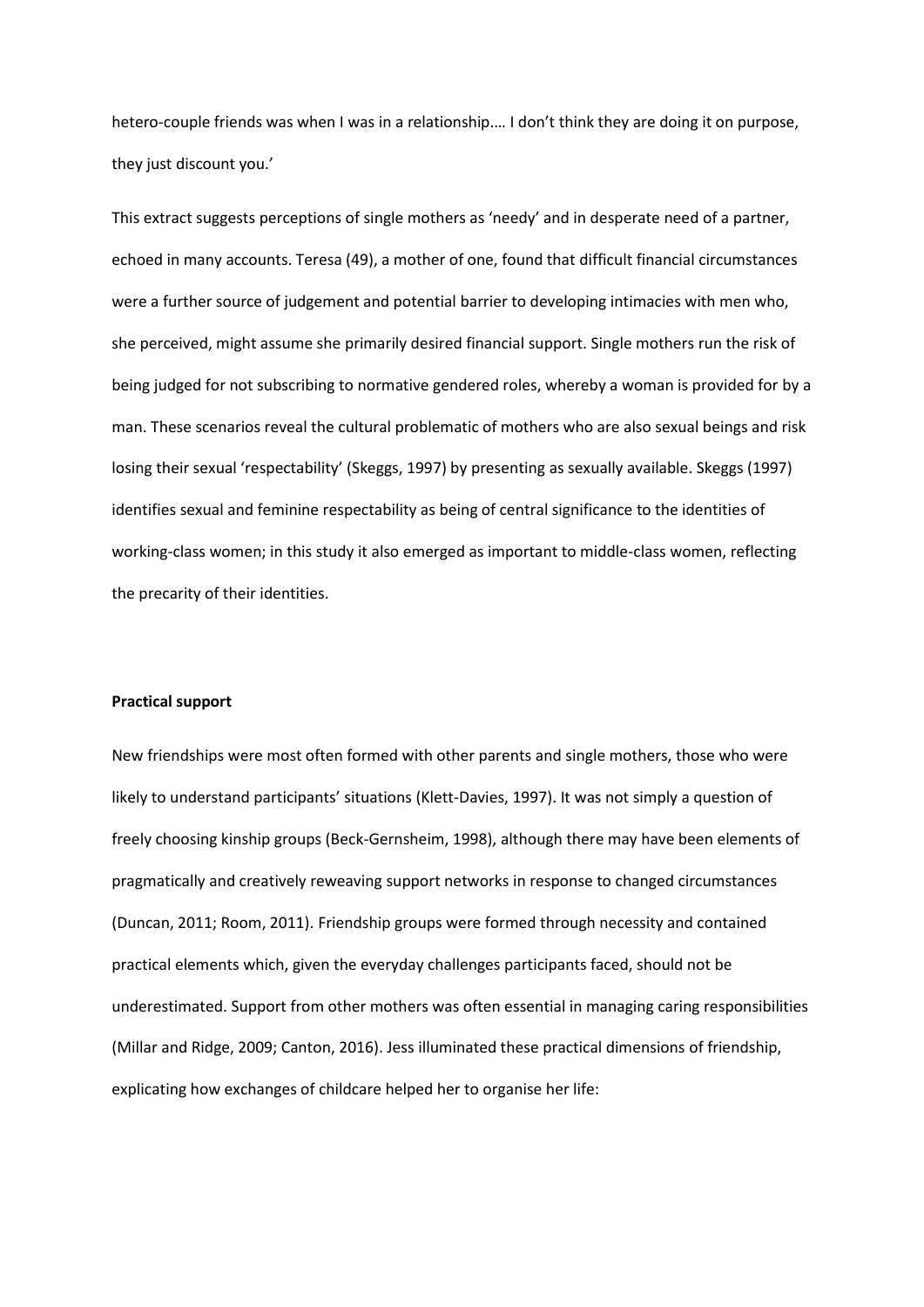'It's my "have children round to tea day" when I can cash favours or I've got a friend who works hifts in x, any x day she knows I can have [her child] and she will help me on her day off – other mums help enormously and actually it's easier when you take another child home with you….'

Reciprocal informal childcare arrangements such as this were frequently referred to, enabling time for domestic and paid work (Millar and Ridge, 2009). 'Domestic friendships', as identified by Cronin (2015), pragmatically centre round children and can form a core aspect of mothers' domestic lives. Such 'relationships of care' also help to facilitate employment for lone mothers (Millar and Ridge, 2009). This practical facet of friendship links to Canton's (2016) work in emphasising the importance of social networks for lone mothers who are experiencing economic hardship. This necessity reflects high childcare costs in the UK (Butler and Rutter, 2016) and the financial impacts of austerity on lone-parent families<sup>7</sup> who already tend to be financially disadvantaged and struggling to meet basic living costs<sup>8</sup> – many will not otherwise have access to childcare. In this study financial support from friends tended to be indirect; one participant mentioned being unable to afford her prescribed antidepressants and asked her circle of friends (mainly other single mothers) to lend her some pills to tide her over (the point of her story being the discovery of how many of her single-mother friends took anti-depressants). Two described how friends had provided accommodation in their homes when they faced temporary homelessness. Informal childcare arrangements also helped to facilitate further intimacies; Karen (46), a mother of five, explained that she would not have been able to start dating if her friend had not been able to babysit and provide emotional support. Insights into these everyday lives speak to notions of interdependence (Fineman, 2004), reciprocity, relationality and embededdness (Smart, 2007; May, 2013) in contrast with individualistic, freely choosing, autonomous subjectivities implicit in detraditionalisation theories. They also bolster findings about how support networks help single mothers cope with adversity (Klett-Davies, 2007).

Yet it is important not to romanticise such friendships. As Heaphy and Davies (2012) found in their work on 'critical friendships', while friendships are often idealised or viewed in unproblematic terms,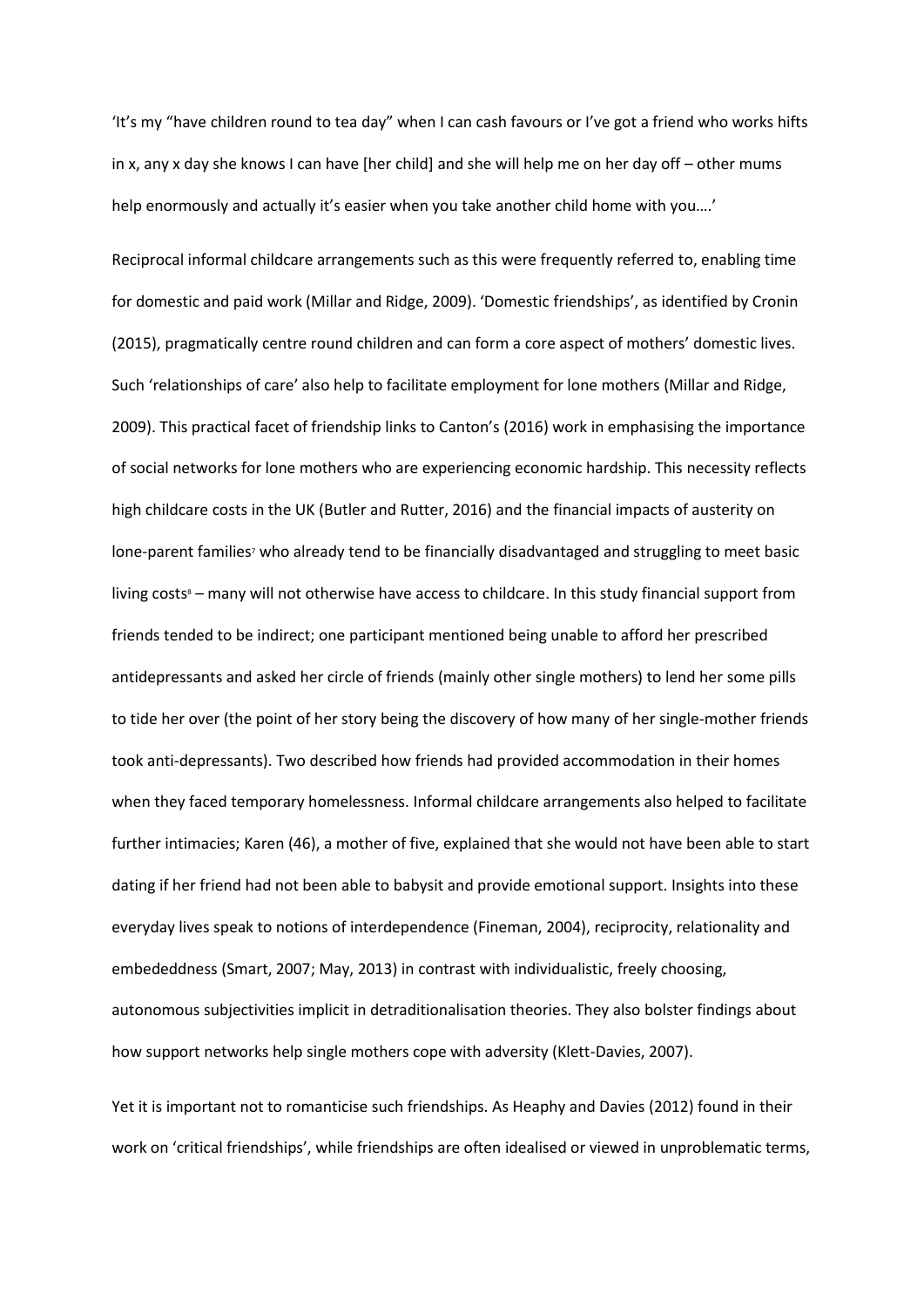they can engender disappointment and ambivalence, and that was in evidence here. Jess attempted to go on holiday with a group of single mothers, but found that disparities between the women's routines created tensions, demonstrating that while single mothers can be an important source of support for each other, it is important not to overstate this or to assume they are a homogeneous group. Others distanced themselves from single mothers from different class backgrounds, at times invoking negative stereotypes, following Gillies' (2007) work on motherhood and class. One participant, for example, described younger mothers living on her council estate as having children irresponsibly and "giving the rest of us a bad name". Another alluded to an acquaintance who conformed to stereotypes of living 'on the social' with a number of children by different fathers – it was emphasised that this was not someone in her close friendship circle. In turn, such classed and racialised exclusions had an impact on the experiences of others, as will be touched on in the next section. Participants' 'personal communities' (Spencer and Pahl, 2006) were shaped through their local contexts, the wider cultural milieu and the ways in which they were perceived and in turn perceived others.

### **Barriers to friendship**

Some participants had limited opportunities and resources to make friends, leading to social isolation. These participants felt they were not part of their local communities, due to a lack of opportunity to meet other parents, perceptions of difference around class, race, age, culture or parenting, and in some cases, discrimination due to single motherhood status and other forms of discrimination such as racism. These participants often narrated their experiences in terms of lives being spoiled, expressing unhappiness, disappointment and sometimes anger at a situation that was not of their choosing. In some cases, participants' lifestyles became incompatible with friends' after becoming a parent or single mother. Sam (33), a mother of one, described how her previous set of friends were unable to identify with her situation, being in a 'different world' where they prioritised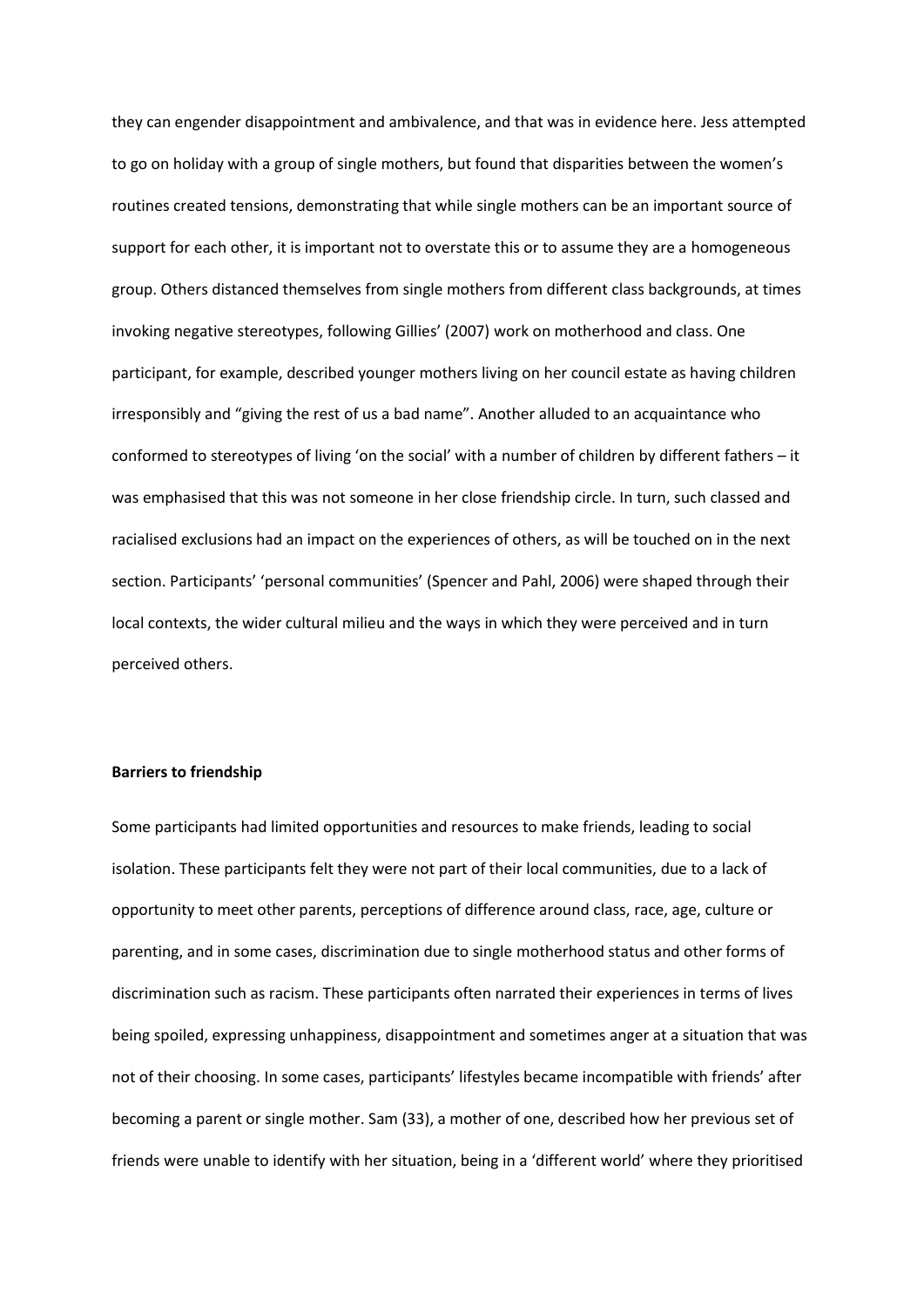social activities. This experience is likely to be common to many new parents, but is particularly pertinent for young mothers who may have children before the rest of their peer group and who find it difficult to meet others in a similar predicament. Sam subsequently became isolated in her local community on a council estate where, while there were high levels of other single-parent families, being mixed race, she was ostracised due to racism. Sophia (37), a mother of two, experienced exclusion on her council estate as a Muslim woman with a different approach to childrearing than her neighbours. Single mothers' acceptance into friendship and parenting circles was therefore contingent on their whether they 'fitted in' or 'belonged' within their locale (May, 2013), and a wider range of discriminations and exclusions, including classism and racism, are likely to have come into play.

Juliet (45), a mother of one, contrasted two areas where she had lived – one urban, multicultural environment where there were liberal attitudes towards single-parent families and where it was normal to socialise with parents from diverse backgrounds. Now, living in a suburban area where two-parent families were the norm, she described how she did not 'fit in' and was judged for her situation. She conveyed difficulty in finding friends outside the area local to her daughter's school due to financial and time constraints. Although Juliet had made one friend, she was not able to see her regularly. She explained that she would value friendships with other parents with whom to share family-orientated activities, conveying a sense of longing, which further emphasises her loneliness:

'What would be very nice would be if I could find a friend who maybe had a child and who I got on with … you know, at weekends it would be nice to find people to hang out with, you know, go for a walk together, each lunch together, you know….'

It should be stressed that those who felt their lives had been spoiled were isolated and it may have been difficult to construct positive narratives without being able to draw on the positive framing friendship can afford (Budgeon, 2008). Furthermore, these participants were also lacking in people (coaxers) to tell their stories to (Plummer, 1995) and therefore develop their narratives and, it can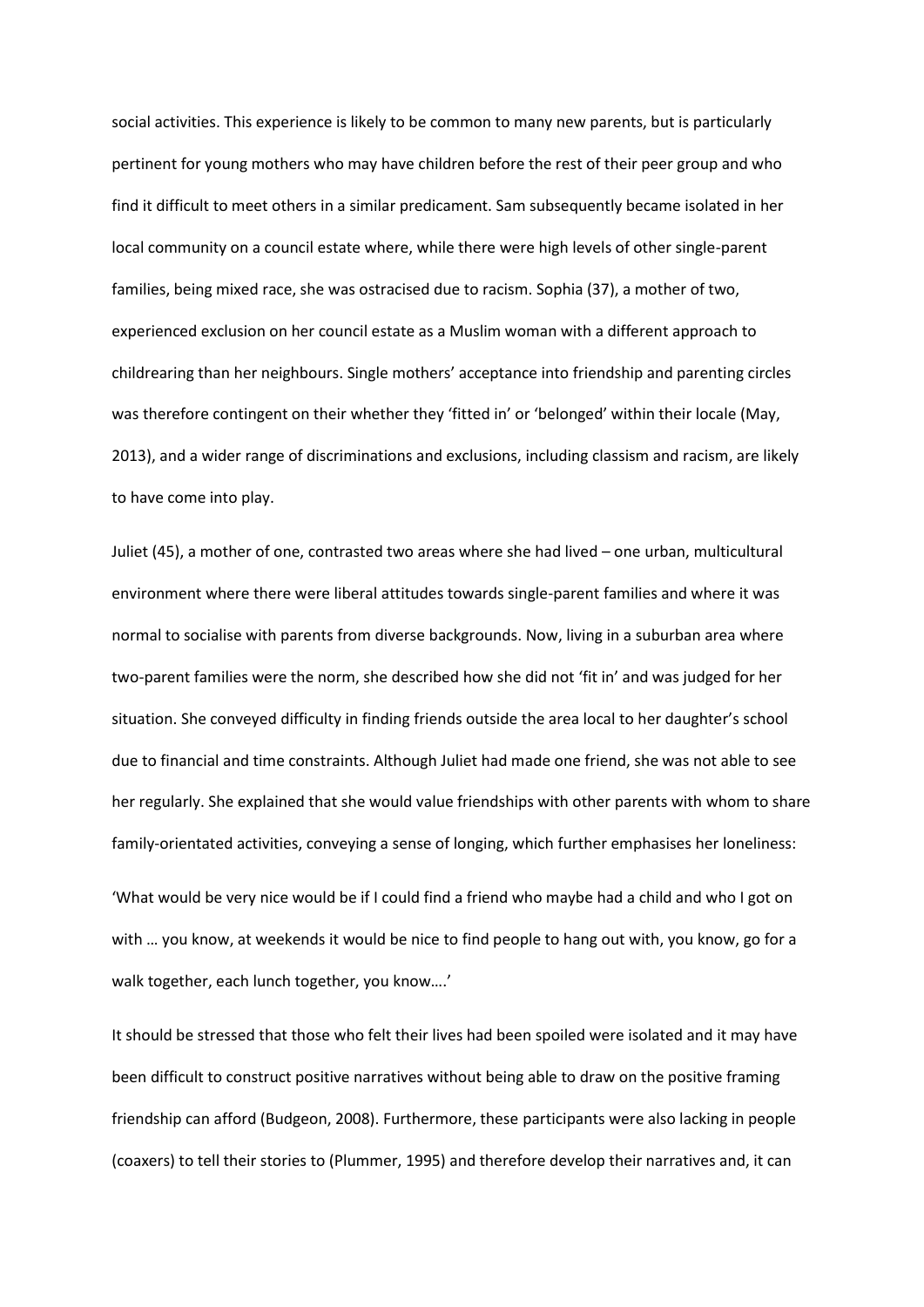be argued, rework their identities. Goodson's (2013) work underlines the need for people to tell, rehearse and develop their narratives. This also echoes Squire's (2008) finding that those most lacking in resources found it difficult to narrate their experiences.

### **Beyond heteronormativity?**

Close friendships, especially those formed with other single mothers, were highly valued and given prominence within the narratives, as discussed. However, of pertinence here is the extent to which these friendships could be seen to replace romantic couple-centred family life. Certainly, participants attested to the closeness and durability of friendships formed or strengthened following the transition to lone motherhood. Susan (55), a mother of one, had made a conscious decision to remain single as she found it had given her the opportunity to enjoy female friendships and to focus on her career, creative pursuits and wellbeing, and was not convinced that a partner would necessarily enrich her life further. Susan's narrative was transformative, focusing on how her intimate needs were met mainly through friends, thereby reclaiming singleness as a positive identity, chiming with Budgeon (2008) and Simpson (2016). Contrastingly, Steph (37), a mother of one, emphasised the enduring nature of her friendships but found that friends saw each other less frequently when they re-partnered:

'One thing that I do remember after the break-up was forming this circle of female friends and they were some of the best times that I've had because we were all in similar situations and it was just so wonderful to talk to other women and it was so funny and so sad – all of these emotions – and we really built strong friendships and we still see them now you know … people meet partners and you don't sort of hang out as much … but we still meet up and have very strong friendships and that's something I'll take with me forever.'

Having found conventional co-habiting marriage constraining, Steph narrated how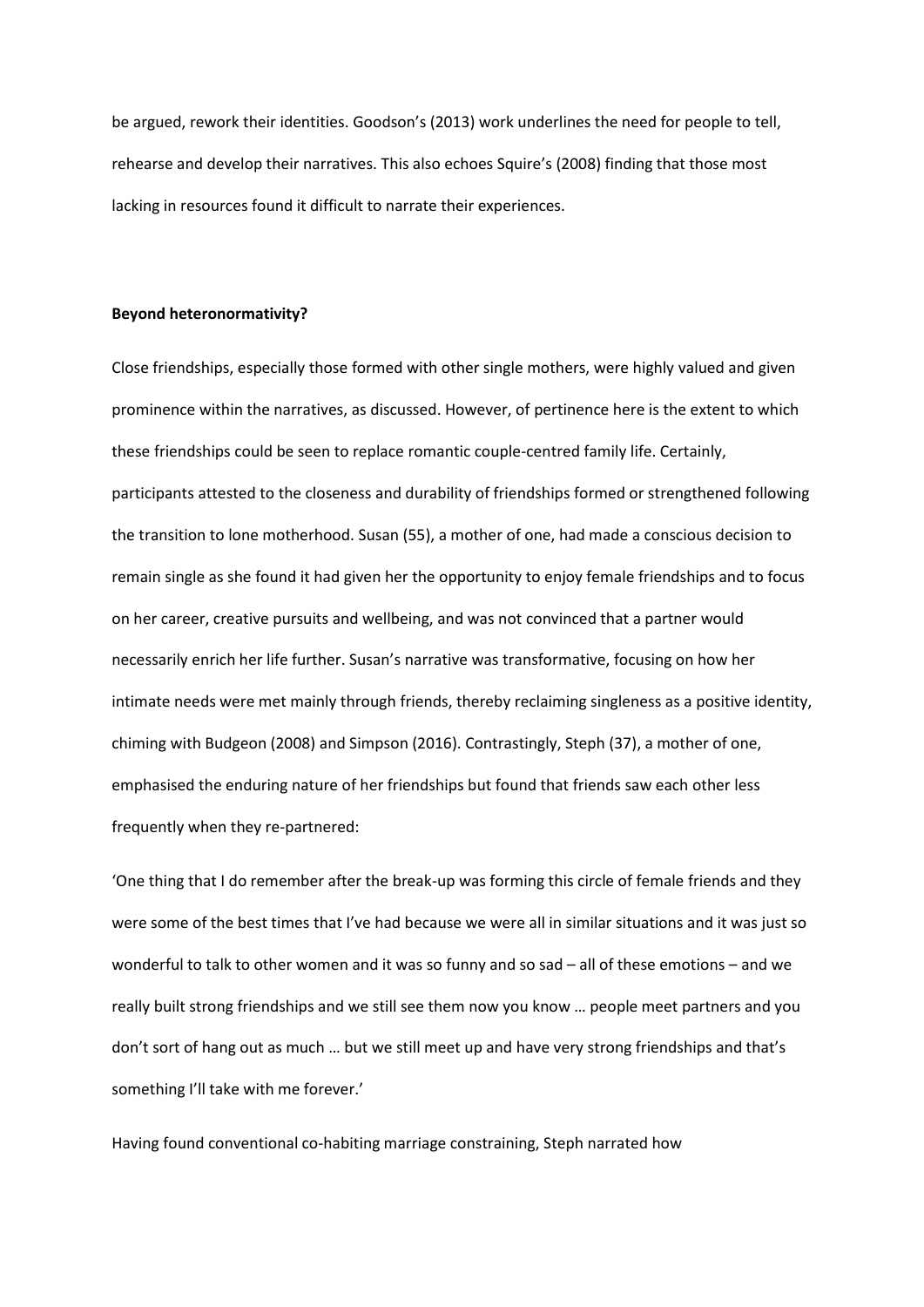her current situation of living apart from her partner (Duncan and Phillips, 2010) was preferable, enabling her to retain independence and parental autonomy. In these circumstances, friends were an enduring source of intimacy, although her relationship with her romantic partner was still the central priority. Friendship, as forming a primary source of emotional closeness and support, was positioned as transient, subsiding into a lesser role once romantic partnerships began. Many participants' narratives conveyed a sense of longing for a romantic partner despite the other intimacies they enjoyed. Therefore, while friendship is positioned as a significant, durable relationship over the life course, it does not necessarily displace the romantic couple relationship ideal that continues to take 'centre stage' and is still perceived as foundational to family life (Evans, 2003; Budgeon, 2008).

# **Conclusions**

The narrative method adopted here enabled a nuanced understanding of shifting, dynamic personal landscapes of intimacy and intimate identities that often changed dramatically following relationship breakdown. This article has identified the role of friendships in coming to the fore during such life transitions, providing acceptance and validation for those adjusting to new and widely stigmatised identities alongside changed material circumstances and, in some cases, a loosening of previous ties. To a degree, becoming a single mother expanded possibilities and opportunities for intimacies beyond the couple. Moving away from couple relationships – sometimes experienced as insular and limiting – offered an expansion of 'personal communities', a movement from 'given' (ascribed) ties towards 'chosen' ties based on shared experiences (Spencer and Pahl, 2006). Friendship was foregrounded in narratives of intimate lives that had not followed anticipated trajectories of meeting a romantic partner, getting married or cohabiting in a permanent, committed relationship and raising children within this partnership. This bolsters previous findings which posit that drawing on friendships in narrating intimate lives offers a socially acceptable identity for those in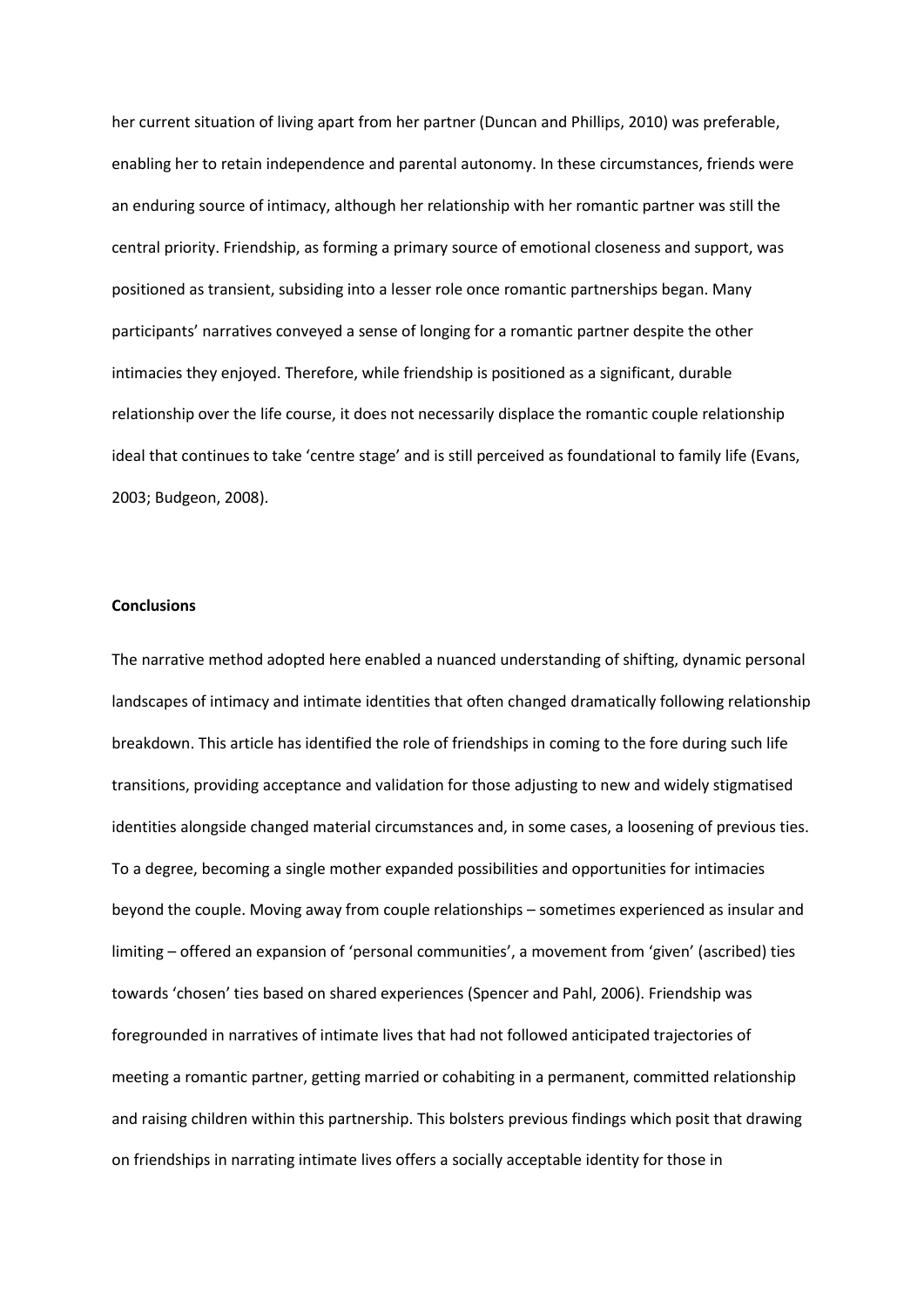non-normative intimate situations (Budgeon, 2008), especially pertinent in the case of single mothers at risk of being linked to stigmatising representations. For these participants, friendships could be grounded in the 'respectably' feminine identity of motherhood (Skeggs, 1997). Friendships, especially those between single mothers, were narrated as providing reciprocal practical and emotional support alongside acceptance. Where prior ties lacked understanding or were judgemental, there was some reorientation towards friends who were more accepting. Developing supportive friendships with other single mothers could be viewed as an example of pragmatic 'improvised developments' (Duncan, 2011) in terms of intimacy. These findings also confirm findings from previous studies that have captured the importance of support networks in enabling single parents to cope with adversity and challenges in everyday life (Klett-Davies, 1997, 2007; Millar and Ridge, 2009; Canton, 2016).

There were limitations to this research – the study set out to capture a broad spectrum of intimacies as narrated by single mothers, and so this means there is limited data on specific aspects such as friendship. With a relatively small sample, it is not possible to make broad generalisations, particularly as single mothers are such a diverse group. Nevertheless, it offers some insights into the ways in which single mothers conceived of friendship, made sense of and reworked their intimate lives – enabling a re-consideration of theories of intimacy. Where friendships were established, they were depicted as meaningful and enduring, revealing 'hidden solidarities' (Spencer and Pahl, 2006), reciprocity and belonging (May, 2013), thus challenging dystopian visions of a world marked by superficial, fleeting intimacies (Bauman, 2003). Neither do they fit neatly with individualisation theories' emphasis on the freely choosing individual, given the part circumstances, constraints and necessity play in shaping intimate lives. Rather than transcending 'communities of need' (Beck-Gernsheim, 1998), friendships tended to be formed around proximity and necessity. It should also be noted that they were sometimes premised on exclusions regarding the 'wrong type of single mother', usually young, working-class women who most closely fitted negative stereotypes propagated in the British media (Tyler, 2008). Friendships were multifaceted, offering emotional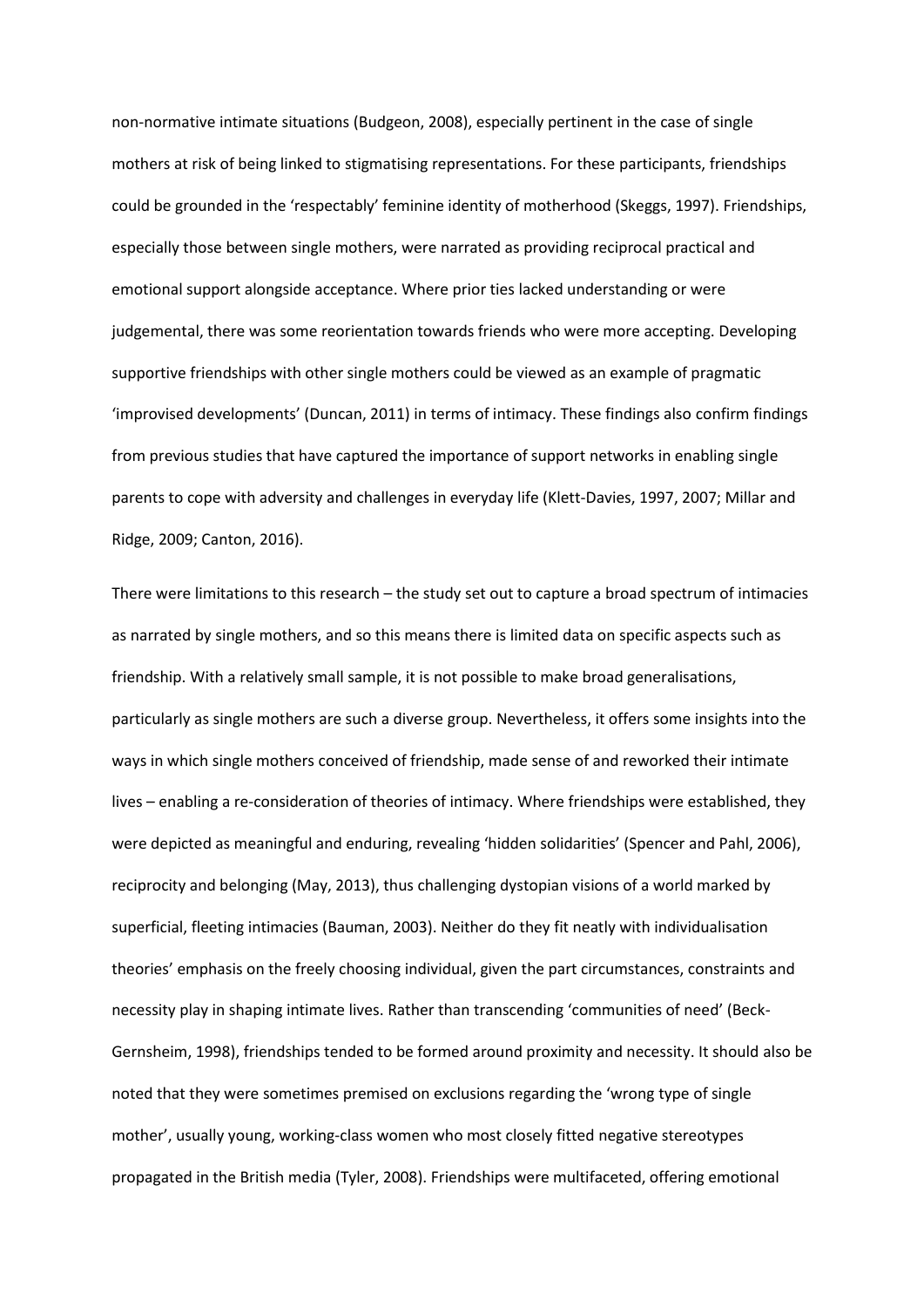disclosure, shared childcare arrangements, fun, acceptance and belonging, transcending simplistic typologies. The significance of friendships may, to an extent, reflect broader transitions, opening up possibilities beyond the heteronormative couple-based intimacies (Roseneil, 2004). Participants pragmatically adapted to their changing circumstances (Duncan, 2011), although the majority maintained an attachment to normative intimate forms, the romantic couple relationship retaining its status as an ideal (Gabb, 2010). Nevertheless, there were instances where remaining single was reframed in the narratives as a choice, preferable to being in unfulfilling, unequal, poor-quality relationships (chiming with Budgeon, 2008). Simpson (2016) similarly noted 'an emerging cultural acceptability of remaining single as an alternative, rather than a necessarily deviant, partnership status' (2016: 394). Friendship was narrated as providing emotional nourishment, support and pleasures that may be absent in couple relationships, and there were cases where fulfilling friendships, at least temporarily, superseded the need for a partner.

## **Acknowledgements**

I would first like to acknowledge the friendship and support of my colleague Dr Tamsin Hinton-Smith who understands the experience of being a single mother working in academia, alongside all the inspiration and intellectual, practical and emotional support from friends with experience of single motherhood such as Emily Humphreys, Sarah Elliott and Natasha Steel, who make it possible to keep going. Thanks are due to my supervisory team at the University of Sussex, Dr Ben Fincham and Professor Susie Scott, who offered comments on an early draft of this article. Finally, I would like to thank the editorial team and anonymous reviewers for all their helpful suggestions and guidance.

# **Notes**

1 It should be noted that the British Coalition government of 2010 reinstated the Married Tax Allowance.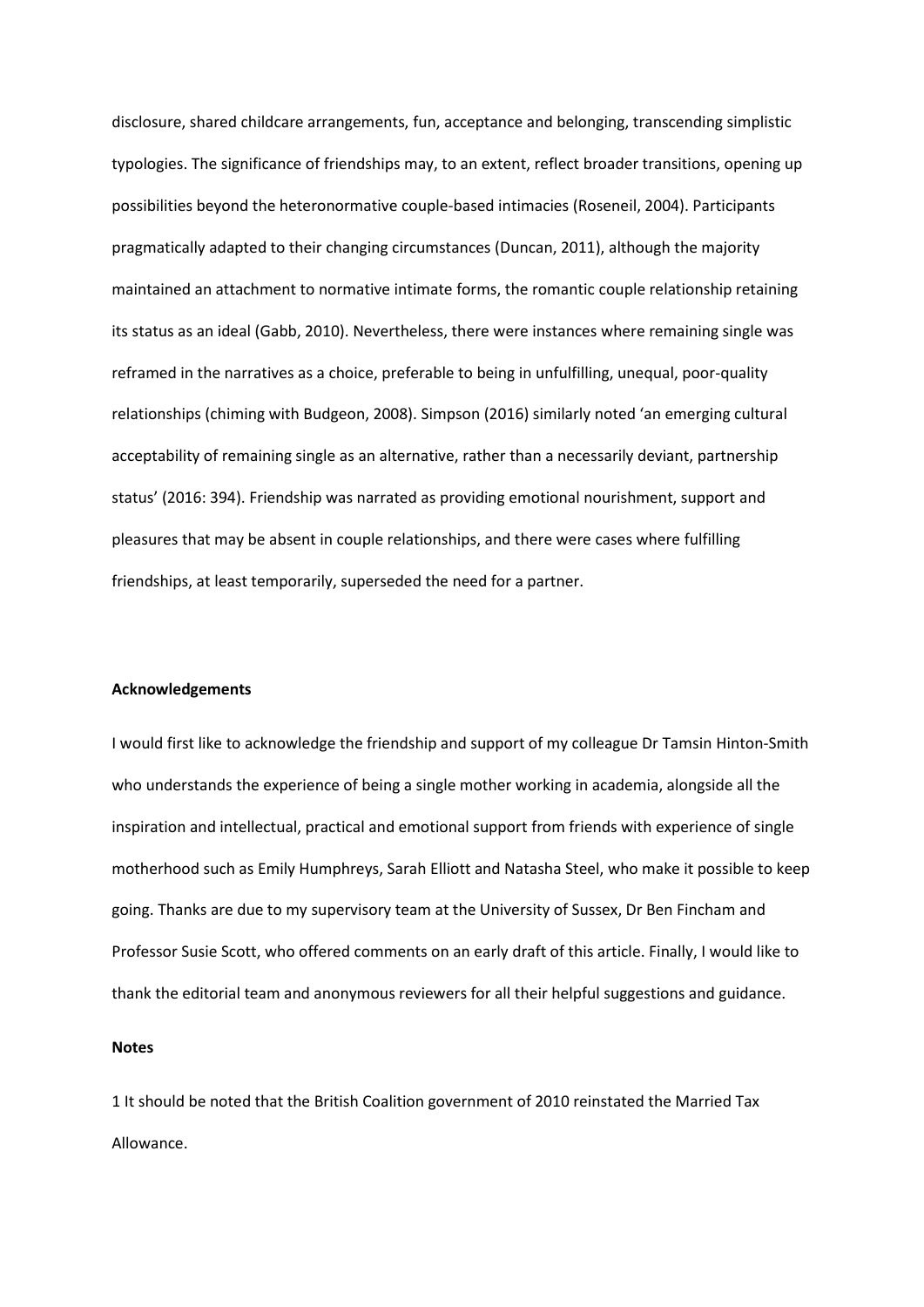2 Please note that this sample was not diverse in terms of race – most participants identified as White British, with one originally from the US and one from another European country and one who identified as mixed race.

3 These narratives correspond with Klett-Davies' (2007) typology of single mothers as 'strugglers', 'copers' and 'pioneers', although a narrative focus demonstrates how participants moved through different positions over time.

4 This reflects that 90 per cent of single parents are women, according to the ONS (2017).

5 Single-parent households have been the hardest-hit household types by tax and benefit reforms since 2010: see De Agostini et al (2014).

6 Children in single-parent families are twice at risk of living in relative poverty than those in couple families (poverty rates are 47% and 24% respectively); see DWP (2017).

7 Single parent households have been the hardest hit household types by tax and benefit reforms since 2010: De Agostini, P., et al (2014) *Were we really all in it together? The distributional effects of the UK coalition government's tax-benefit policy changes*. London: Centre for the Analysis of Social Exclusion, London School of Economics

8 Children in single parent families are twice at risk of living in relative poverty than those in couple families (poverty rates are 47 % and 24 % respectively) DWP (2017) *Households below average income*, 1994/95 - 2015/16. Table 4.

14 % of single parent households were in fuel poverty in 2011, twice the risk faced by couples with children. Department of Energy & Climate Change (2013) *Fuel poverty report: annual report on statistics*. 2013, London, UK.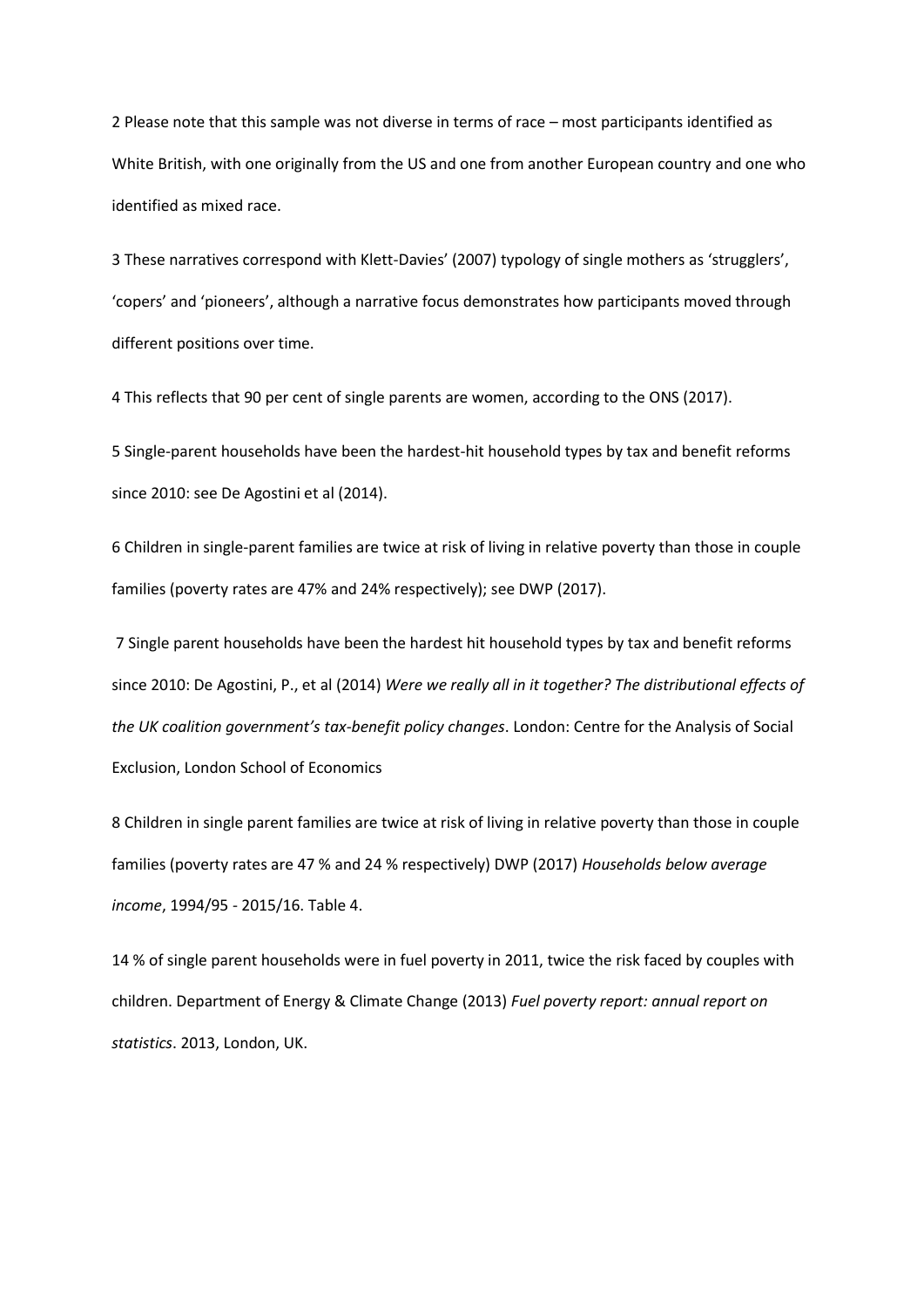### **References**

Allan, G, 1989, *Friendship: Developing a sociological perspective*, Hemel Hempstead: Harvester Wheatsheaf

Allan, G, 2011, Introduction to friendship and emotions, Special section, *Sociological Research Online*, 16, 1, www.socresonline.org.uk/16/1/15.html

Bauman, Z, 2003, *Liquid love*, Cambridge: Polity Press

Beck, U, Beck-Gernsheim, E, 1995, *The normal chaos of love*, Cambridge: Polity Press

Becker, G, 1997, *Disrupted lives: How people create meaning in a chaotic world*, Berkeley, CA: University of California Press

Beck-Gernsheim, E, 1998, From a community of need to elective affinities, *Theory, Culture and Society*, 15, 3, 53–70

Budgeon, S, 2008, Couple culture and the production of singleness, *Sexualities*, 11, 301–21

Butler, A, Rutter, J, 2016, *Creating an anti-poverty childcare system*, York: Joseph Rowntree

Foundation, https://www.familyandchildcaretrust.org/creating-anti-poverty-childcare-system

Butler, J, 2000, Promiscuous obedience, in S Salih, ed, *The Judith Butler reader*, Oxford: Blackwell Press

Canton, J, 2016, Coping with hard times: The role that support networks play for lone mother families in times of economic crisis and government austerity, *Families, Relationships & Societies*, 7, 1, 23–38

Cronin, A, 2015, 'Domestic friends': Women's friendships, motherhood and inclusive intimacy, *The Sociological Review*, 63, 662–79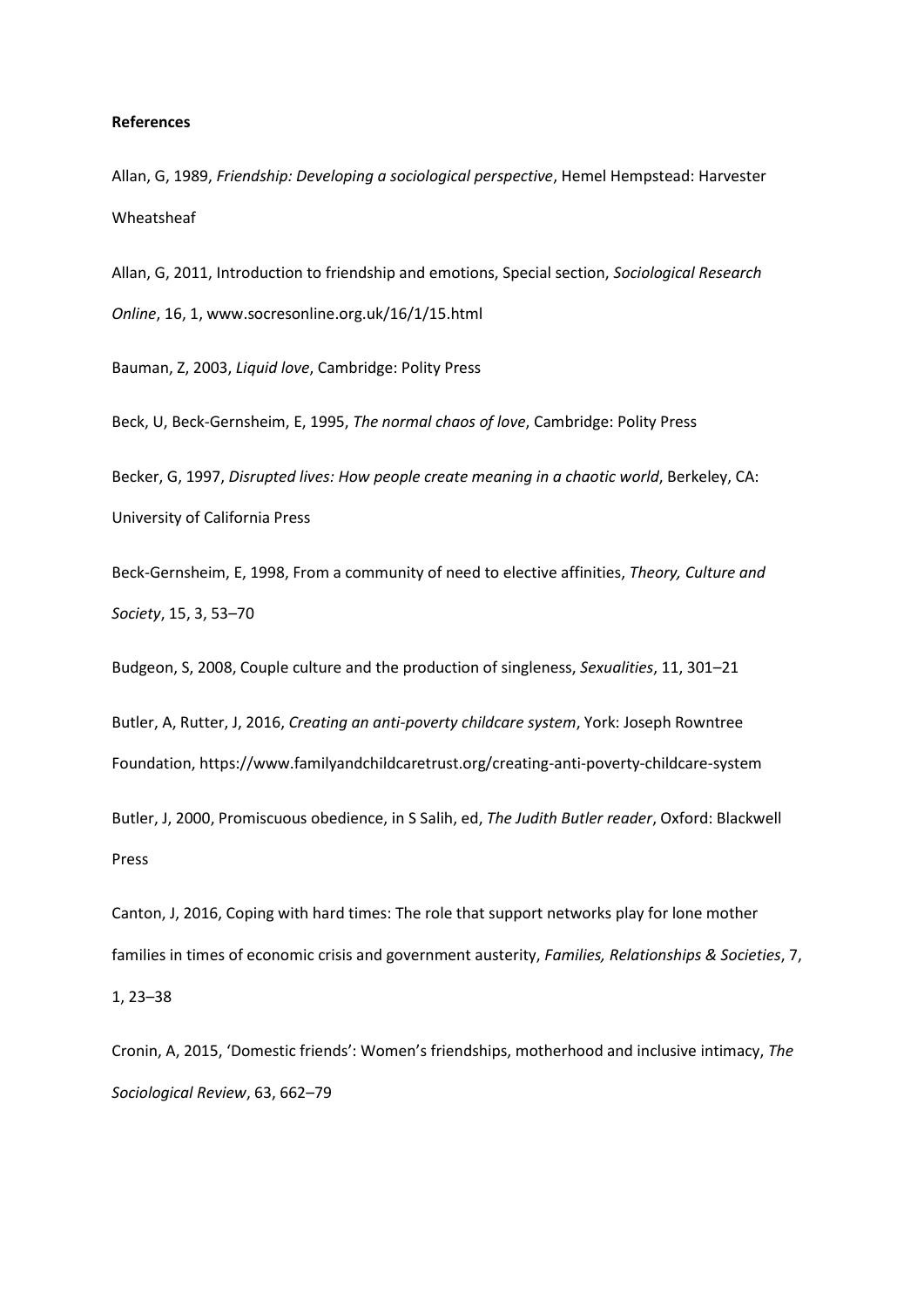De Agostini, P., Hills, J. and Sutherland, H. (2014) *Were we really all in it together? The distributional effects of the UK Coalition Government's Tax-benefit policy changes,* Working Paper no.10. London: Centre for the analysis of social exclusion, London School of Economics.

Duncan, S, 2011, Personal life, pragmatism and bricolage, *Sociological Research Online*, 16, 4, www.socresonline.org.uk/16/4/13.html

Duncan, S, Phillips, M, 2010, People who live apart together (LATs) – How different are they?, *The Sociological Review*, 58, 1, 112–34

DWP (Department for Work and Pensions), 2017, Households below average income, 1994/95– 2015/16, Table 4

Evans, M, 1993, Reading lives: How the personal might be social, *Sociology,* 27, 1, 5–13

Evans, M, 2003, *Love: An unromantic discussion*, Cambridge: Polity PressFineman, MA, 2004, *The autonomy myth: A theory of dependency*, New York: The New Press

Foucault, M, 1977, A Sheridan, translator, *Discipline and punish: The birth of the prison*, London: Penguin [reprinted 1999]

Gabb, J, 2010, *Researching intimacy in families*, Basingstoke: Palgrave Macmillan

Giddens, A, 1992, *The transformation of intimacy*, Cambridge: Polity Press

Gillies, V, 2007, *Marginalised mothers: Exploring working-class experiences of parenting*, London: Routledge

Gingerbread (no date) Analysis of Labour Force Survey (April-June 2015), www.gingerbread.org.uk/content/365/Statistics

Goodson, I, 2013, *Developing narrative theory: Life histories and personal representation*, London and New York: Routledge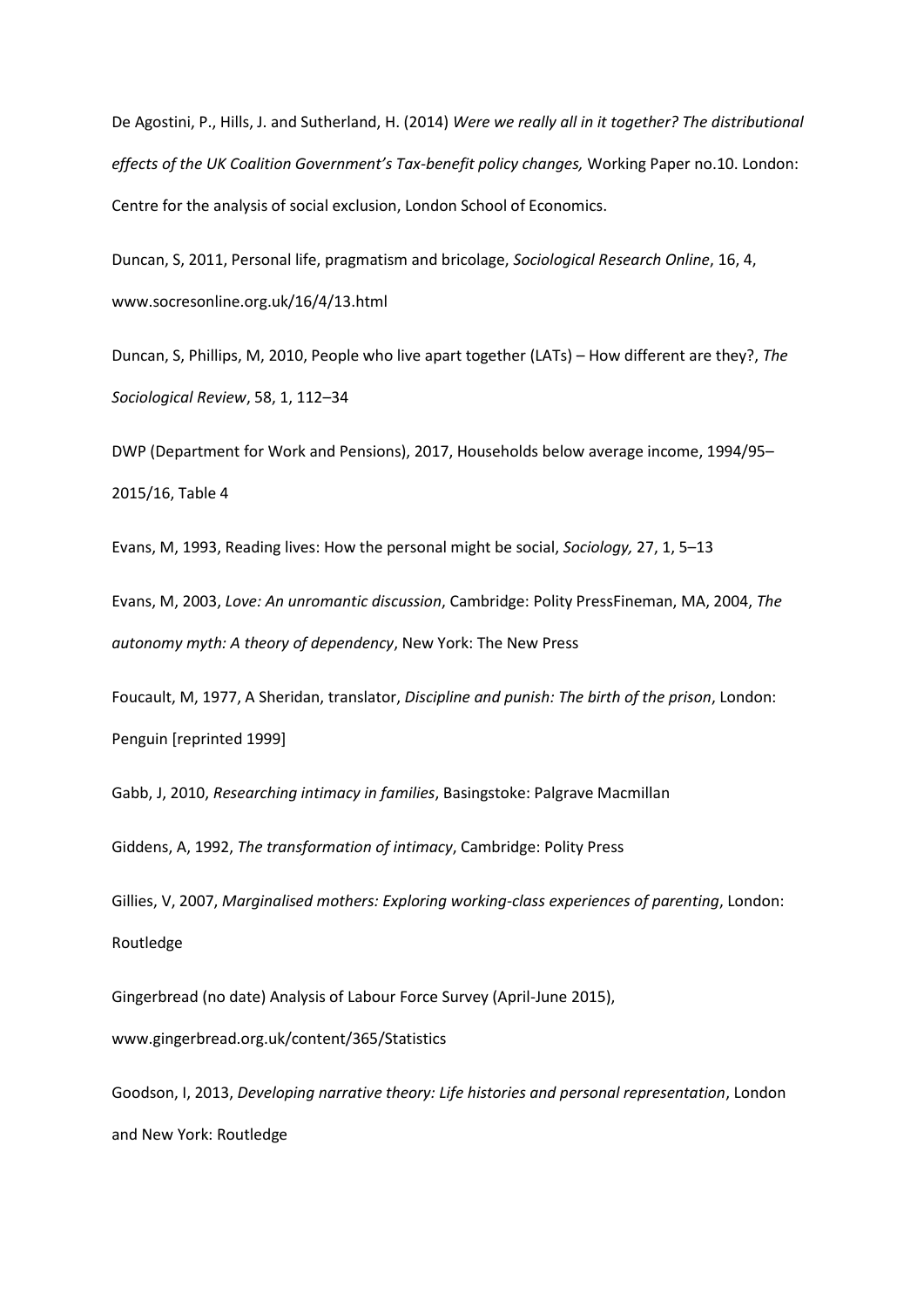Goodson, I, Sikes, P, 2001, *Life history research in educational settings: Learning from lives*, Buckingham: Open University Press

Hockey, JL, Meah, A, Robinson, V, 2010, *Mundane heterosexualities: From theory to practices*, Basingstoke: Palgrave Macmillan

Jackson, S, 2005, Sexuality, heterosexuality and gender hierarchy: Getting our priorities straight, in C Ingraham, ed, *Thinking straight: New work in critical heterosexuality studies*, New York: Routledge

Jamieson, L, 1998, *Intimacy: Personal relationships in modern societies*, Cambridge: Polity Press

Jamieson, L, Simpson, R, 2013, *Living alone: Globalization, identity and belonging*, Basingstoke:

Palgrave Macmillan

Jamieson, L, Morgan, D, Crow, G, Allan, G, 2006, Friends, neighbours and distant partners: Extending or decentering family relationships?, *Sociological Research Online*, 11, 3, www.socresonline.org.uk/11/3/jamieson.html

Kaufman, J, 2008, *The single woman and the fairytale prince*, Cambridge: Polity Press

Layne, L, 2015, A changing landscape of intimacy: The case of a single mother by choice, *Sociological Research Online*, 20, 4, 7, www.socresonline.org.uk/20/4/7.html

Klett-Davies, M, 1997, Single mothers in Germany: Supported mothers who work, in S Duncan, R Edwards, eds, *Single mothers in International contexts: Mothers or workers?*, London: Routledge

Klett-Davies, M, 2007, *Going it alone? Lone motherhood in late modernity*, Aldershot: Ashgate

Lieblich, A, Tuval-Maschiach, R, Zilbet, T, 1998, *Narrative research: Reading, analysis and interpretation*, London: Sage

May, V, 2004, Meanings of lone motherhood within a broader family context, *The Sociological Review*, 52, 3, 390–403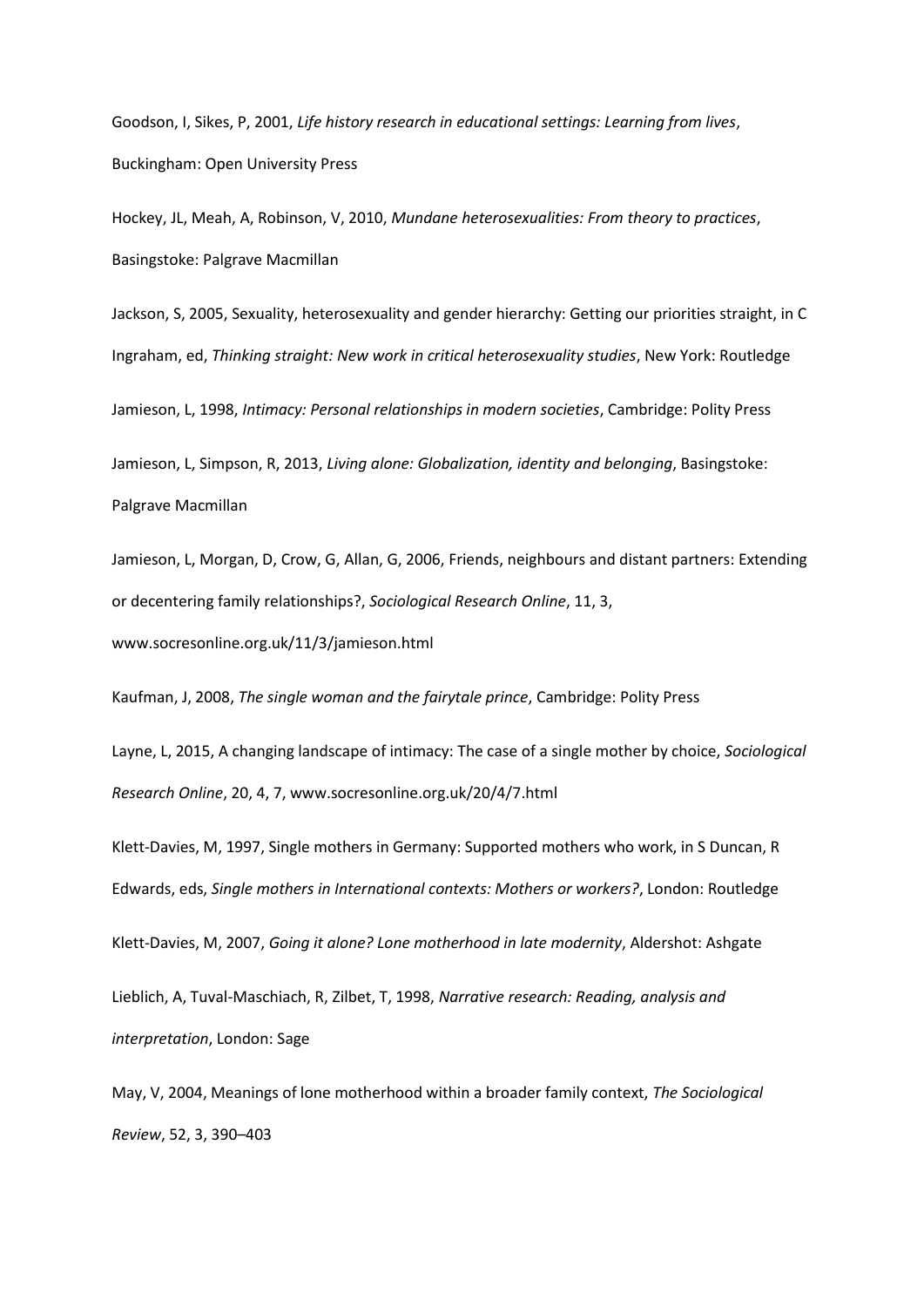May, V, 2013, *Connecting self to society: Belonging in a changing world*, London: Palgrave Macmillan

McAdams, D, Bowman, PJ, 2001, Narrating life's turning points: Redemption and contamination, in D McAdams, R Josselson, Lieblich, A, eds, *Turns in the road: Narrative studies of lives in transition*, Washington, DC and London: American Psychological Association

Millar, J, Ridge, T, 2009, Relationships of care: Working lone mothers, their children and employment sustainability, *The Journal of Social Policy*, 38, 1, 103–21

Morris, C, 2014, Unsettled scripts: Intimacy narratives of heterosexual single mothers, Doctoral thesis, http://sro.sussex.ac.uk/48918

Morris, C, 2015, Considerations of equality in the intimacy narratives of heterosexual single mothers, *Sociological Research Online Special Issue on Intimacy and Equality*, 20, 4, 6, www.socresonline.org.uk/20/4/6.html

ONS (Office for National Statistics), 2017, Families and households, 2017, Table 1

Pahl, R, Spencer, L, 2004, Personal communities: Not simply families of 'fate' or 'choice', *Current Sociology*, 52, 2, 199–221

Plummer, K, 1995, *Telling sexual stories: Power, change, and social worlds*, New York: Routledge

Plummer, K, 2003 *Intimate citizenship: Private decisions and public dialogues*, Seattle, WA and London: University of Washington Press

Rebughini, P, 2011, Friendship dynamics between emotions and trials, *Sociological Research Online*, 16, 1, www.socresonline.org.uk/16/1/3.html

Riessman, CK, 1993, *Narrative analysis*, Newbury Park, CA: Sage

Room, G, 2011, *Complexity, institutions and public policy: Agile decision-making in a turbulent world*, Cheltenham: Edward Elgar Publishing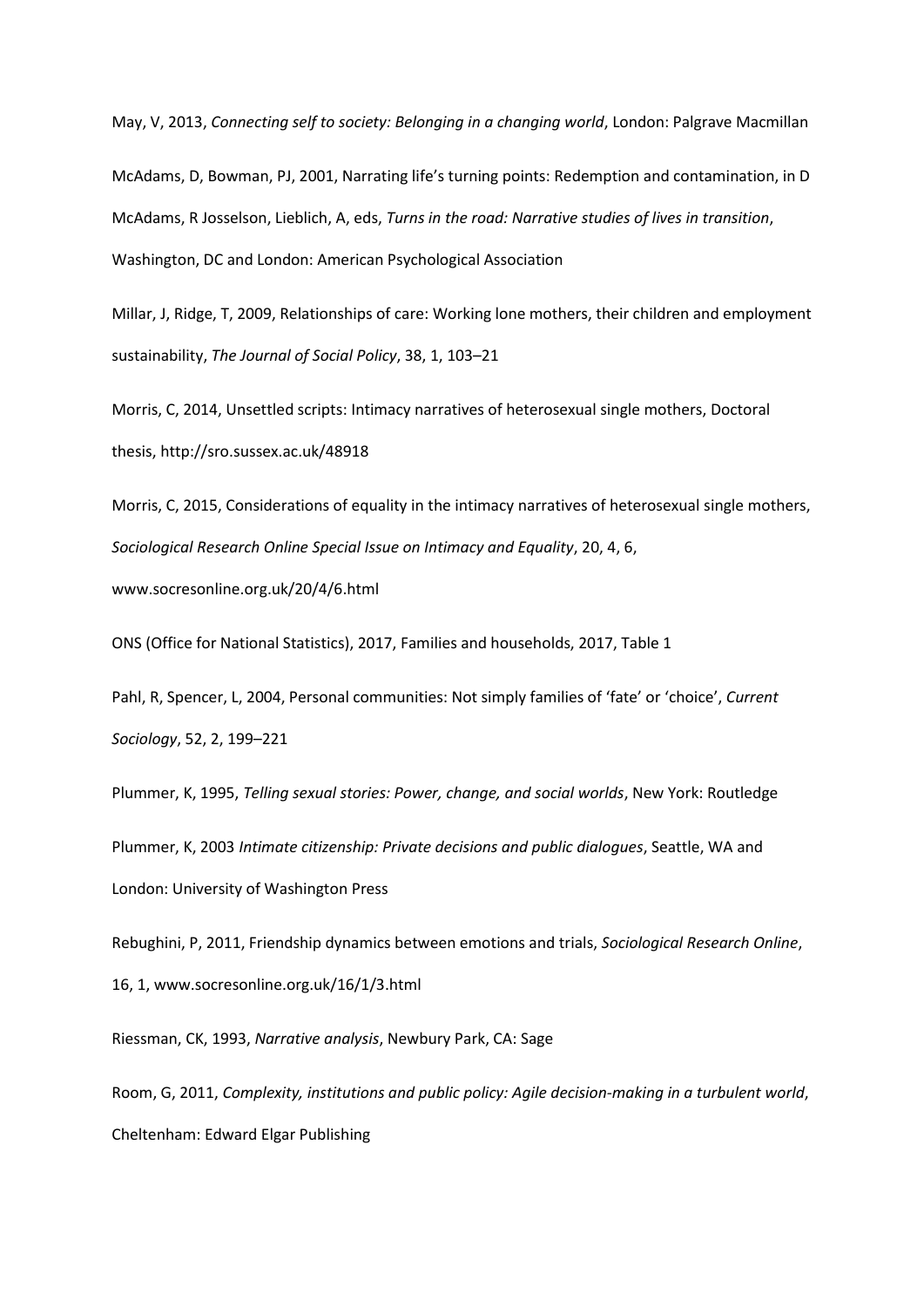Roseneil, S, 2004, Why we should care about friends? An argument for queering the care imaginary in social policy, in A Deacon, F Williams, eds, *Social policy and society*, Cambridge: Cambridge University Press

Roseneil, S, 2005, Living and loving beyond the boundaries of the heteronorm: Personal relationships in the 21st century, in S Cunningham-Burley, L McKie, eds, *Families in society: Boundaries and relationships*, Bristol: Policy Press

Roseneil, S, Budgeon, S, 2004, Cultures of intimacy and care beyond the family: Personal life and social change in the early twenty-first century, *Current Sociology*, 52, 2, 135–59

Simpson, R, 2006, The intimate relationships of contemporary spinsters, *Sociological Research Online*, 11, 3, http://socresonline.org.uk/11/3/simpson.html

Simpson, R, 2016, Singleness and self-identity: The significance of partnership status in the narratives of never-married women, *Journal of Social and Personal Relationships*, 33, 3, 385–400

Skeggs, B, 1997, *Formations of class and gender: Becoming respectable*, London: Sage [reprinted 2002]

Skeggs, B, 2004, *Class, self, culture*, London: Routledge

Smart, C, 2007, *Personal life: New directions in sociological thinking*, Cambridge: Polity Press Smart, C, Neale, B, 1999, *Family fragments*, Cambridge: Polity Press

Spencer, L, Pahl, R, 2006, *Rethinking friendship: Hidden solidarities today*, Princeton, NJ and Oxford: Princeton University Press

Squire, C, 2008, Experience-centred and culturally-oriented approaches to narrative in M, Andrews, C, Squire, M, Tamboukou eds, 2008, Doing narrative research, London: Sage

Tyler, I, 2008, Chav mum, chav scum, *Feminist Media Studies Online*, 8, 1, 17–24